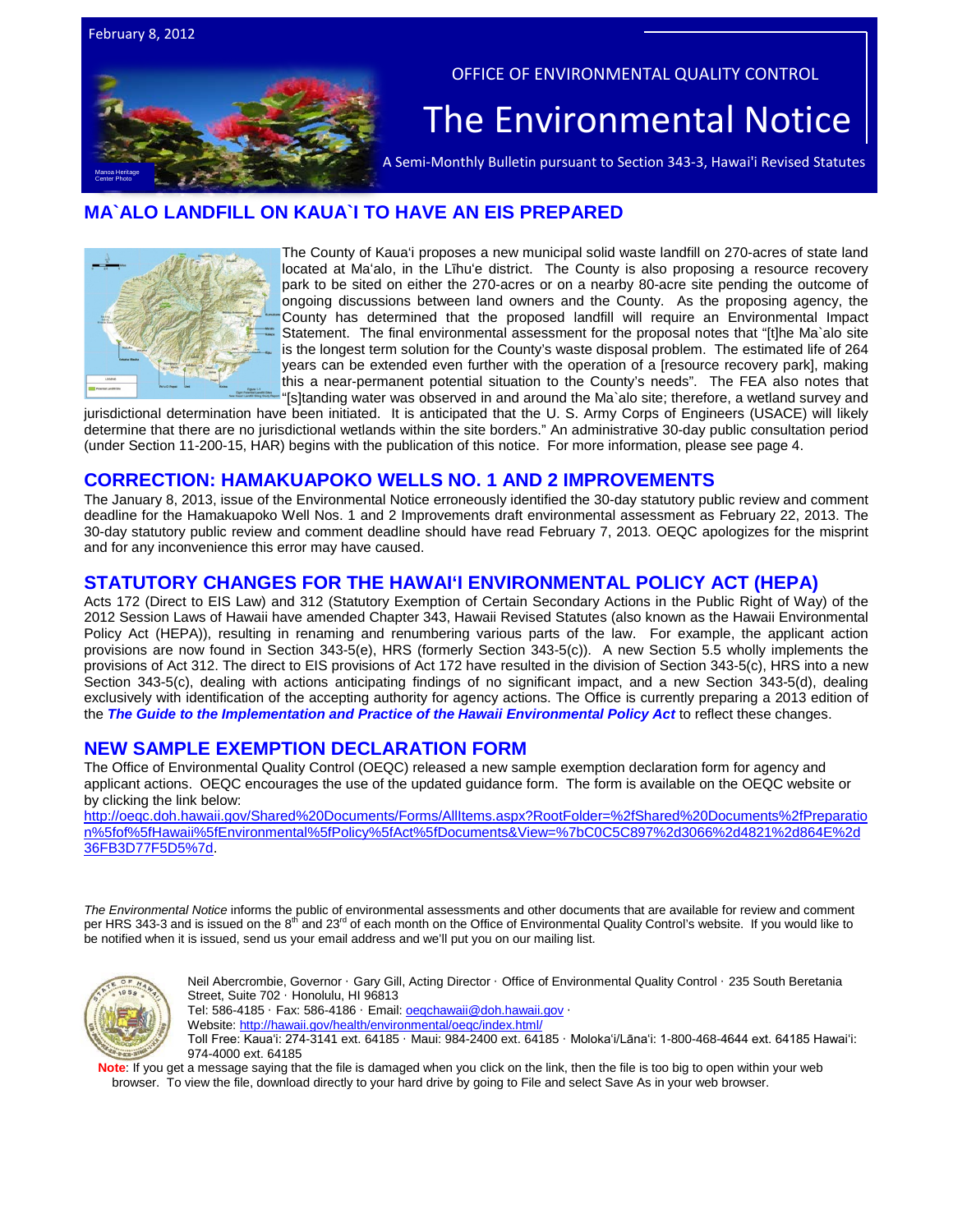# **IN THIS ISSUE**

|                                                    | <b>FRONT PAGE</b>                                                                                                                                                                                                                                                                                                                                                                                                                                                                                                                                                                                                                                                       |  |
|----------------------------------------------------|-------------------------------------------------------------------------------------------------------------------------------------------------------------------------------------------------------------------------------------------------------------------------------------------------------------------------------------------------------------------------------------------------------------------------------------------------------------------------------------------------------------------------------------------------------------------------------------------------------------------------------------------------------------------------|--|
| 1.<br>2.<br>3.                                     | <b>KAUA'I</b><br>Kahili Horizontal Directional Drilled Well, Kaua'i Water Energy Conservation EISPN, Act 172 5(e) 3                                                                                                                                                                                                                                                                                                                                                                                                                                                                                                                                                     |  |
| <b>MAUI</b>                                        |                                                                                                                                                                                                                                                                                                                                                                                                                                                                                                                                                                                                                                                                         |  |
| 5.<br>6.<br>7.<br>8.<br>9.                         | <b>O'AHU</b>                                                                                                                                                                                                                                                                                                                                                                                                                                                                                                                                                                                                                                                            |  |
|                                                    | <b>COASTAL ZONE MANAGEMENT NOTICES</b>                                                                                                                                                                                                                                                                                                                                                                                                                                                                                                                                                                                                                                  |  |
|                                                    | <b>SHORELINE NOTICES</b><br><b>POLLUTION CONTROL PERMITS</b>                                                                                                                                                                                                                                                                                                                                                                                                                                                                                                                                                                                                            |  |
| 1.<br>2.<br>3.<br>4.<br>5.<br>6.<br>7.<br>8.<br>9. | <b>FEDERAL NOTICES</b><br>Takes of Marine Mammals Incidental to Specified Activities; U.S. Nave Training and Testing<br>Endangered and Threatened Wildlife and Plants; Initiation of 5-year Status Reviews of<br>Final Environmental Impact Statement for Protection and Restoring Native Ecosystems by<br>Endangered and Threatened Wildlife and Plants; Listing 38 Species on Moloka'i, Lāna'i, and Maui 14<br>National Emission Standards for Hazardous Air Pollutants for Major Sources:<br>Western Pacific Fisheries; Fishing in the Marianas Trench, Pacific Remote Islands,<br>10. Commercial and Industrial Solid Waste Incineration Units: Reconsideration and |  |
|                                                    |                                                                                                                                                                                                                                                                                                                                                                                                                                                                                                                                                                                                                                                                         |  |
|                                                    |                                                                                                                                                                                                                                                                                                                                                                                                                                                                                                                                                                                                                                                                         |  |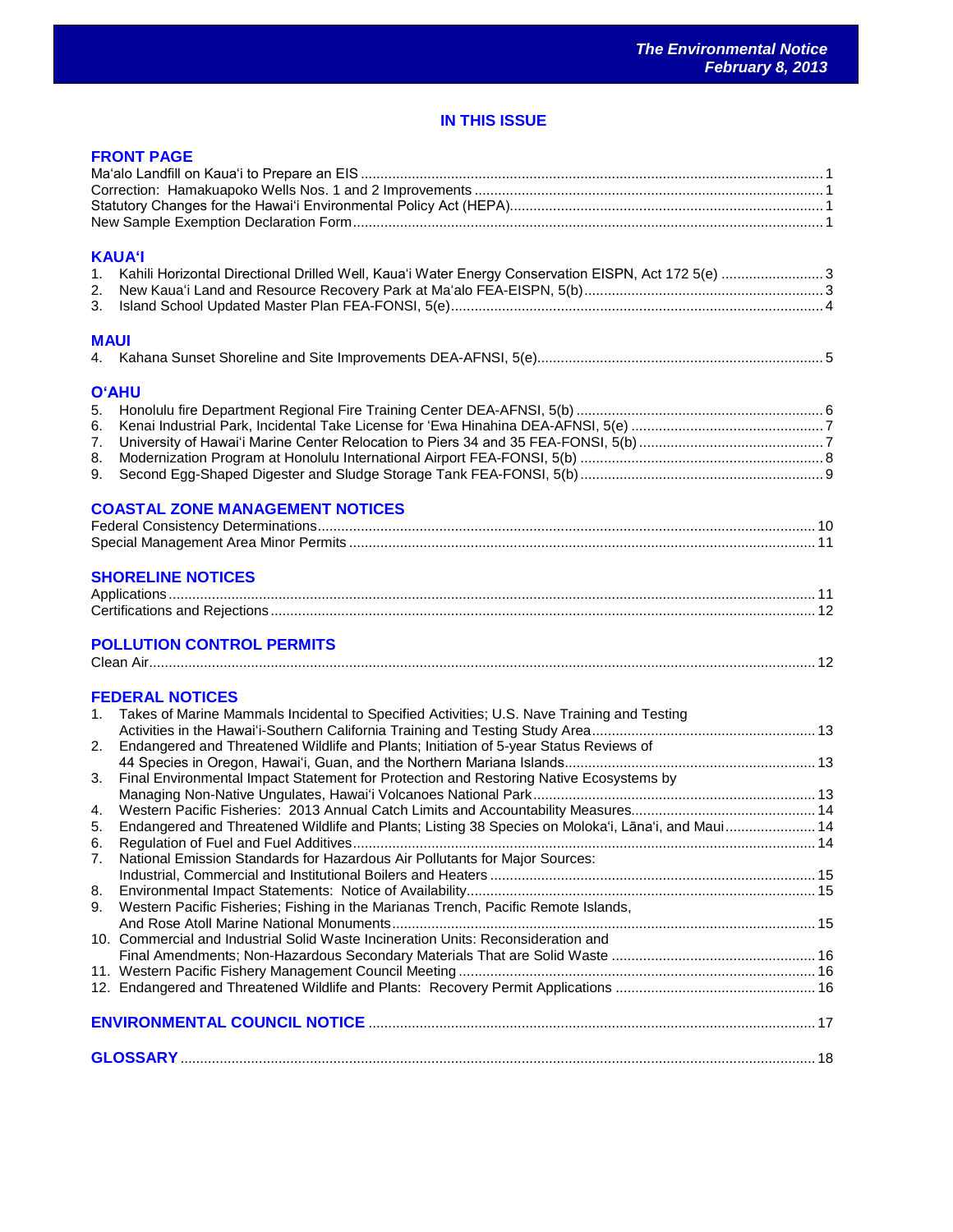# **KAUAʻI (HRS 343)**

#### **1. [Kahili Horizontal Directional Drilled Well, Kaua](http://oeqc.doh.hawaii.gov/Shared%20Documents/EA_and_EIS_Online_Library/Kauai/2010s/2013-02-08-KA-5b-EISPN-Kauai-Water-System-Conservation-at-Kahili.pdf)ʻi Water System Energy Conservation, [5\(b\) Act 172-2012 \(EISPN\)](http://oeqc.doh.hawaii.gov/Shared%20Documents/EA_and_EIS_Online_Library/Kauai/2010s/2013-02-08-KA-5b-EISPN-Kauai-Water-System-Conservation-at-Kahili.pdf)**

| Island:   | Kauaʻi |
|-----------|--------|
| District: | Līhu'e |

**TMK:** Various<br> **Permits:** Well Dri Well Drilling Permit from the State Department of Land and Natural Resources (DLNR), Commission on Water Resources Management (CWRM),Amendment to the Interim

Instream Flow Standard from the from the State Department of Land and Natural Resources (DLNR), Commission on Water Resources Management (CWRM); Stream Channel Alteration Permit from the from the State Department of Land and Natural Resources (DLNR), Commission on Water Resources Management (CWRM); Conservation District Use Permit (CDUP)from the State DLNR, Office of Coastal and Conservation



Lands (OCCL); Noise Variance, State Department of Health (DOH); National Pollutant Discharge Elimination System Permits (NPDES), DOH Section 404 Clean Water Act Permit from the U.S. Army Corps of Engineers; Section 401 Water Quality Certification (WQC), DOH; Grading and Grubbing Permit, County of Kauaʻi; Section 106 Approval for National Historic Preservation

**Proposing**

**Agency:** County of Kauaʻi, Department of Water, P.O. Box 1706, 4398 Pua Loke St., Līhuʻe, HI 96766. Contact: Mr. David Craddick (808) 245-5408

# **Accepting**

**Authority:** Mayor, County of Kauaʻi

**Consultant:** Oceanit Laboratories, Inc., 828 Fort Street Mall, Suite 600, Honolulu, Hawaiʻi 96816 Contact: Joanne Hiramatsu (808) 531-3017

**Status:** Administrative 30-day comment/consultation period ends on March 9, 2013. Address comments to the Proposing/Determination Agency, with copies to the consultant and accepting authority.

The County of Kaua'i, Department of Water, is looking at conserving energy for their water system to reduce the dependency on fossil fuels by drilling a horizontal gravity flow well. This project will focus on the Līhu'e-Kapa'a water system. The location for directionally drilled exploratory well will be explored at the 800 to 1,200-foot elevation in the ahupuaʻa of Wailua, Hanamāʻulu and Haiku. At this high elevation, the water can flow by gravity and has the potential to produce energy through the development of a hydroelectric plant. The alternatives that will be evaluated as part of the Environmental Impact Statement (EIS) are several locations for a directionally drilled well and the no action alternative.

# **2. [New Kaua'i Landfill and Resource Recovery Park, Ma'alo, Kaua'i](http://oeqc.doh.hawaii.gov/Shared%20Documents/EA_and_EIS_Online_Library/Kauai/2010s/2013-02-08-KA-5b-FEA-EISPN-New-Kauai-Landfill-and-Resource-Recovery-Park-at-Maalo.pdf)**

| Island:         | Kauaʻi                                                                             |
|-----------------|------------------------------------------------------------------------------------|
| District:       | Līhu'e                                                                             |
| TMKs:           | (4) 3-9-002: 020 (New Landfill Site)                                               |
|                 | (4) 3-8-002: 001 (Alternate Resource Recovery Park Site)                           |
| <b>Permits:</b> | State of Hawai'i, Dept. of Health, Solid Waste Management Facility Permit, Covered |
|                 | Source Air Permit, County of Kaua'i Building Permits; National Pollutant Discharge |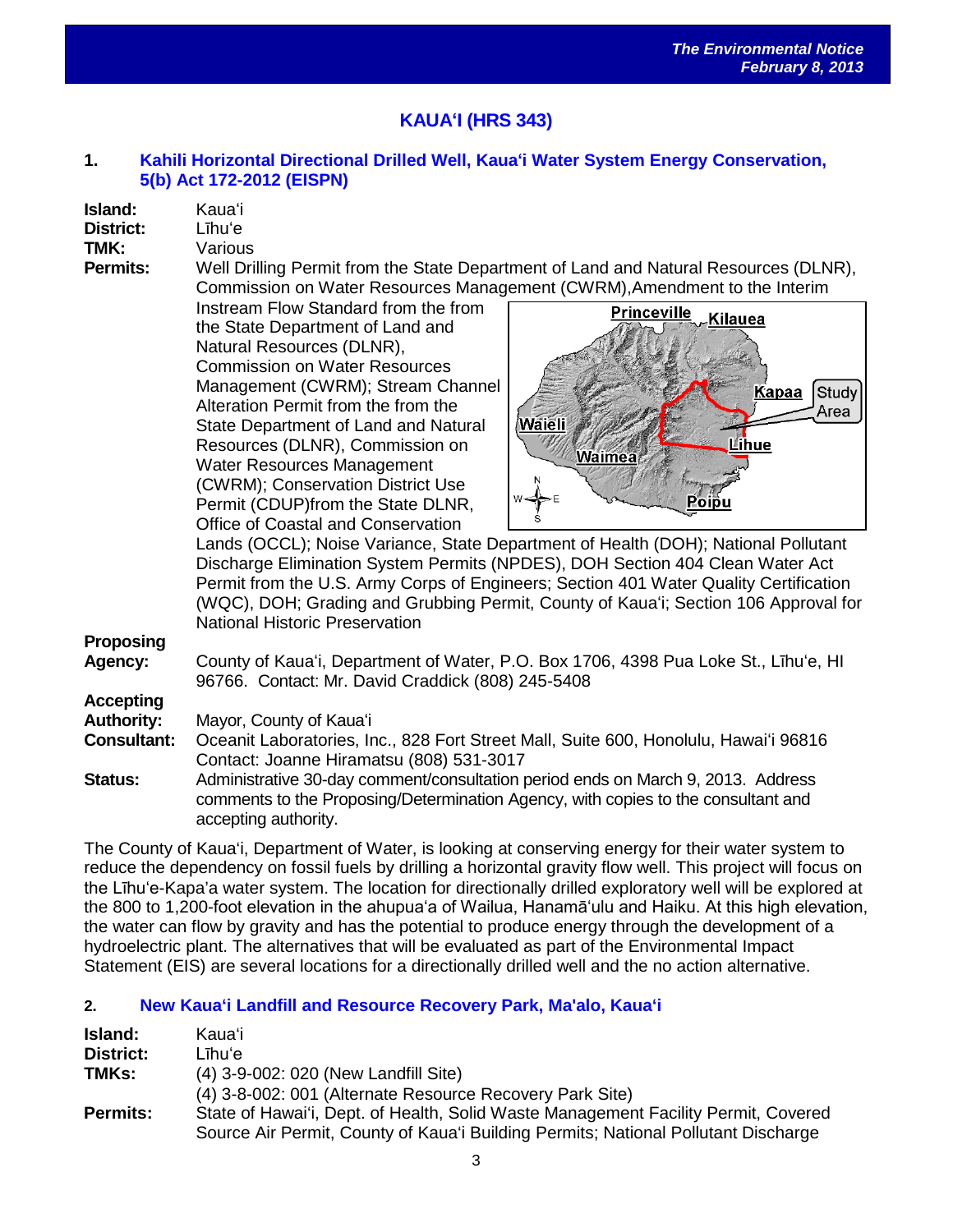|                   | Elimination System (NPDES) Permit Application for Discharges of Storm Water during<br>Construction (Notice of Intent [NOI] Form C), and Discharges of Industrial Storm Water<br>(NOI Form B)                                                                |
|-------------------|-------------------------------------------------------------------------------------------------------------------------------------------------------------------------------------------------------------------------------------------------------------|
| <b>Proposing</b>  |                                                                                                                                                                                                                                                             |
| Agency:           | County of Kaua'i, Department of Public Works, 4444 Rice Street, Room 275, Lihu'e,<br>Kaua'i, Hawai'i 96766. Contact: Donald Fujimoto, P.E., Ph.D., Phone: (808) 241-4846                                                                                    |
| <b>Accepting</b>  |                                                                                                                                                                                                                                                             |
| <b>Authority:</b> | Governor, State of Hawai'i (or duly authorized representative)                                                                                                                                                                                              |
|                   | Consultants: AECOM Technical Services, Inc., 1001 Bishop Street, Suite 1600, Honolulu, Hawai'i<br>96813. Contact Person: Frank Cioffi, P.E., Phone: (808) 356-5380<br>R. M. Towill Corporation, 2024 North King Street, Suite 200, Honolulu, Hawai'i 96819. |
|                   | Contact Person: Brian Takeda, Phone: (808) 842-1133                                                                                                                                                                                                         |

The County of Kaua'i, Dept. of Public Works, Solid Waste Division, proposes the development of a new Municipal Solid Waste Landfill (MSWLF) and Resource Recovery Park (RRP) in Ma'alo, to properly manage the island's municipal solid waste (MSW) in the safest and most efficient manner practicable. The existing Kekaha MSWLF is projected to reach capacity in the coming years. Therefore, a new landfill facility will be required for the proper disposal of all forms of MSW that cannot practicably be further reused, recycled, or otherwise recovered. The proposed project includes the development of a RRP which is planned to include reuse, recycling, and waste reduction facilities to encourage diversion of waste from the landfill, thereby maximizing the use of Kaua'i's limited resources.



Upon finalization and acceptance of the EIS, the County will proceed with its next steps for eventual development of the MSWLF and RRP. The entire process is anticipated to take several years. The County DPW Solid Waste Division is the proposing agency. Based on the proposed use of County funds in conjunction with the use of state land, the Governor of the State of Hawai'i has delegated the accepting authority for this EIS to the Office of the Mayor of Kauai (HAR §11-200-4).

#### **3. [Island School Updated Master Plan, 5\(e\) FEA \(FONSI\)](http://oeqc.doh.hawaii.gov/Shared%20Documents/EA_and_EIS_Online_Library/Kauai/2010s/2013-02-08-KA-5e-FEA-Kauai-Island-School-Updated-Master-Plan.pdf)**

| Island:            | Kauaʻi                                                                                                                                                                                                                                                                                                                                                                                                                    |
|--------------------|---------------------------------------------------------------------------------------------------------------------------------------------------------------------------------------------------------------------------------------------------------------------------------------------------------------------------------------------------------------------------------------------------------------------------|
| <b>District:</b>   | Līhuʻe                                                                                                                                                                                                                                                                                                                                                                                                                    |
| TMK:               | (4) 3-8-002: 016                                                                                                                                                                                                                                                                                                                                                                                                          |
| <b>Permits:</b>    | National Pollutant Discharge Elimination System (NPDES) Permit for Storm Water<br>Associated with Construction Activity, Chapter 6E, HRS, Historic Preservation, State<br>Land Use District Boundary Amendment, County General Plan Amendment, Use Permit,<br>Class IV Zoning Permit, Grading Permit, Building Permit, Drainage System<br>Requirements, Water and Water System Requirements, Utility Service Requirements |
| <b>Applicant:</b>  | Island School, 3-1875 Kaumuali'i Highway, Līhu'e, Hawai'i 96766-9597.<br>Contact: David Pratt, (808) 651-5029.                                                                                                                                                                                                                                                                                                            |
| <b>Approving</b>   |                                                                                                                                                                                                                                                                                                                                                                                                                           |
| Agency:            | County of Kaua'i Planning Department, 4444 Rice Street, Suite 473, Lihu'e, Hawai'i<br>96766. Contact: Dale Cua, (808) 241-4053                                                                                                                                                                                                                                                                                            |
| <b>Consultant:</b> | Wilson Okamoto Corporation, 1907 South Beretania Street, Suite 400, Honolulu,<br>Hawai'i 96826. Contact: Earl Matsukawa, (808) 946-2277                                                                                                                                                                                                                                                                                   |
| <b>Status:</b>     | Finding of No Significant Impact Determination                                                                                                                                                                                                                                                                                                                                                                            |

Island School, Petitioner, is proposing an update of its master plan to accommodate additional campus facilities for future increase in its student enrollment, currently at approximately 370 students, to approximately 500 students. An increase of approximately 22 full-time equivalent (FTE) faculty and staff, to the current 62 FTE members, for a total of 84 FTE members, will be required for the future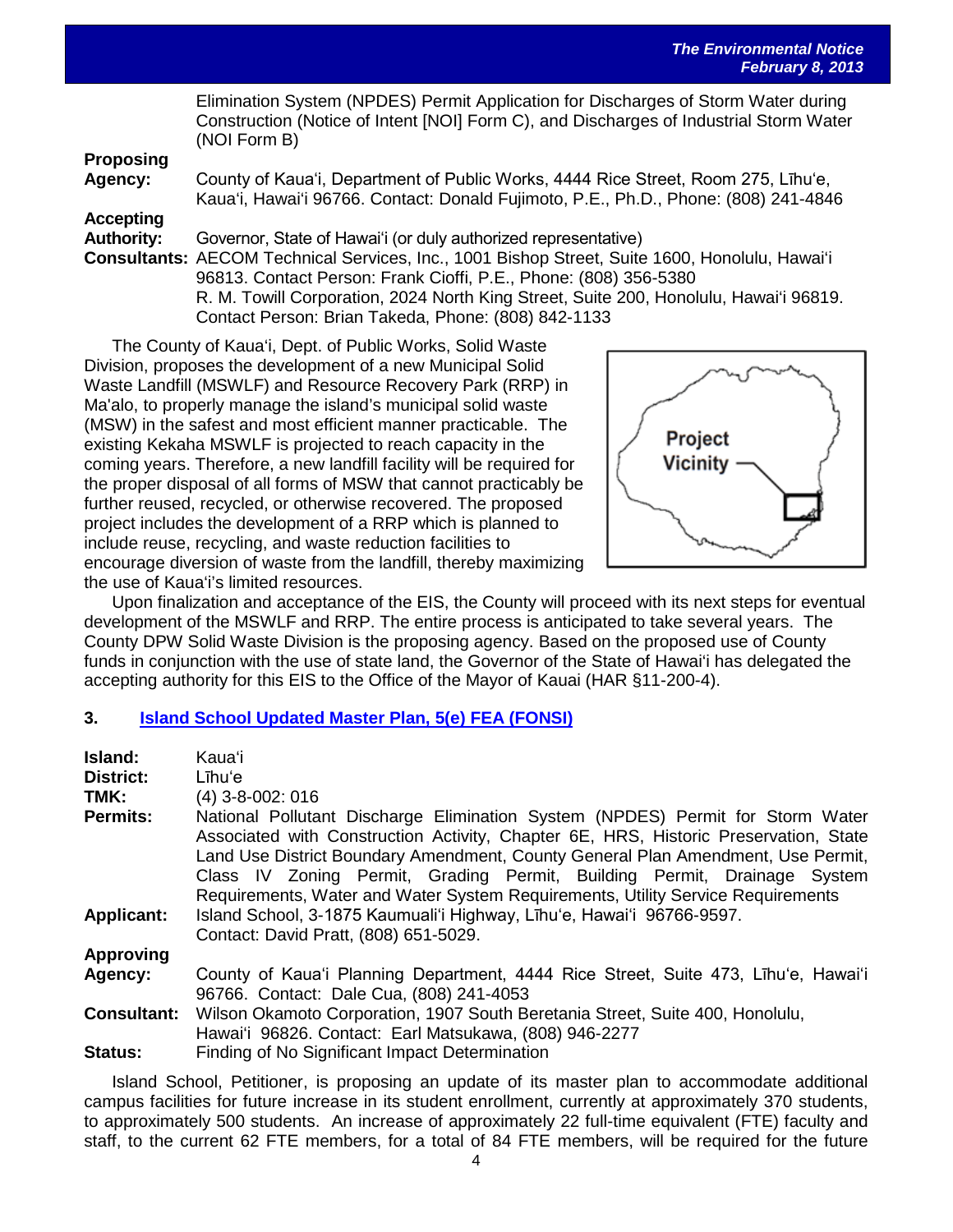increase in student enrollment. The proposed master plan for the 38.448-acre campus updates the current master plan approved through a Special Permit, Use Permit and Class IV Zoning Permit by the County of Kaua'i (County) Planning Commission on April 26, 2005.

The proposed updated master plan includes new, renovated and expanded classroom buildings; expanded administration facility and visual arts facility; new facilities, including science building, campus center, dining facility, auditorium and stage, arts education building, back-ofhouse building and courtyard, robotics shed, outdoor science area, maintenance facility, and informal gathering areas; playground and sports facilities, including physical education (P.E.) facilities, track and football field, soccer field, baseball field, softball field, and outdoor swimming



pool; internal loop road with bus parking spaces; school and community drop-off areas; and, additional parking spaces.

The Petitioner is seeking to amend the County General Plan Land Use Map for the Island School campus (Petition Area) from the Agriculture designation to the Urban Center designation, and then reclassify the Petition Area from the State Agricultural District to the Urban District. The reclassification of the Petition Area will allow the improvements in the proposed updated Island School master plan to be implemented without a State Special Permit. The need to amend the Petition Area from the County General Plan Agriculture designation to the Urban Center designation, and to reclassify from the State Agricultural District to the Urban District, is to be more consistent with its current urban character as a school campus, as well as with the existing urban lands and developments in the vicinity makai of Kaumuali'i Highway. No significant impacts are anticipated from the proposed amendments to the County General Plan and State land use designations and development of the project improvements.

# **MAUI (HRS 343)**

#### **4. [Kahana Sunset Shoreline & Site Improvements, 5\(e\) DEA \(AFNSI\)](http://oeqc.doh.hawaii.gov/Shared%20Documents/EA_and_EIS_Online_Library/Maui/2010s/2013-02-08-MA-5e-DEA-Kahana-Sunset-Shoreline-Site-Improvements.pdf)**

| Island:<br>District: | Maui<br>Lahaina                                                                                                                                                                                                 |  |
|----------------------|-----------------------------------------------------------------------------------------------------------------------------------------------------------------------------------------------------------------|--|
| TMK:                 | $(2)$ 4-3-003:015                                                                                                                                                                                               |  |
| <b>Permits:</b>      | Building, Grading, Special Management Area,<br>Shoreline Setback Variance, Community Plan<br>Amendment, Change in Zoning, Conservation<br>District Use                                                          |  |
| <b>Applicant:</b>    | Kahana Sunset Association of Apartment<br>Owners (AOAO), 4909 Lower Honoapi'ilani<br>Highway, Lahaina, Hawai'i 96761. Contact:<br>Ms. Jacqueline Scheibel, (707) 292-4691 and<br>Mr. Keith Meyer, (541) 231-848 |  |
| <b>Approving</b>     |                                                                                                                                                                                                                 |  |
| Agency:              | Maui Planning Commission, County of Maui                                                                                                                                                                        |  |
|                      | c/o Department of Planning, 250 South High Street, Wailuku, Hawai'i 96793. Contact:<br>Mr. William Spence, Director, (808) 270-7634                                                                             |  |
| <b>Consultant:</b>   | Chris Hart & Partners, Inc., 115 North Market Street, Wailuku, Hawai'i 96793. Contact:<br>Mr. R. Raymond Cabebe, (808) 270-1955                                                                                 |  |
| <b>Status:</b>       | Statutory 30-day public review and comment period starts, comments are due by March 11,<br>2013. Send comments to the proposing/determination agency and consultant.                                            |  |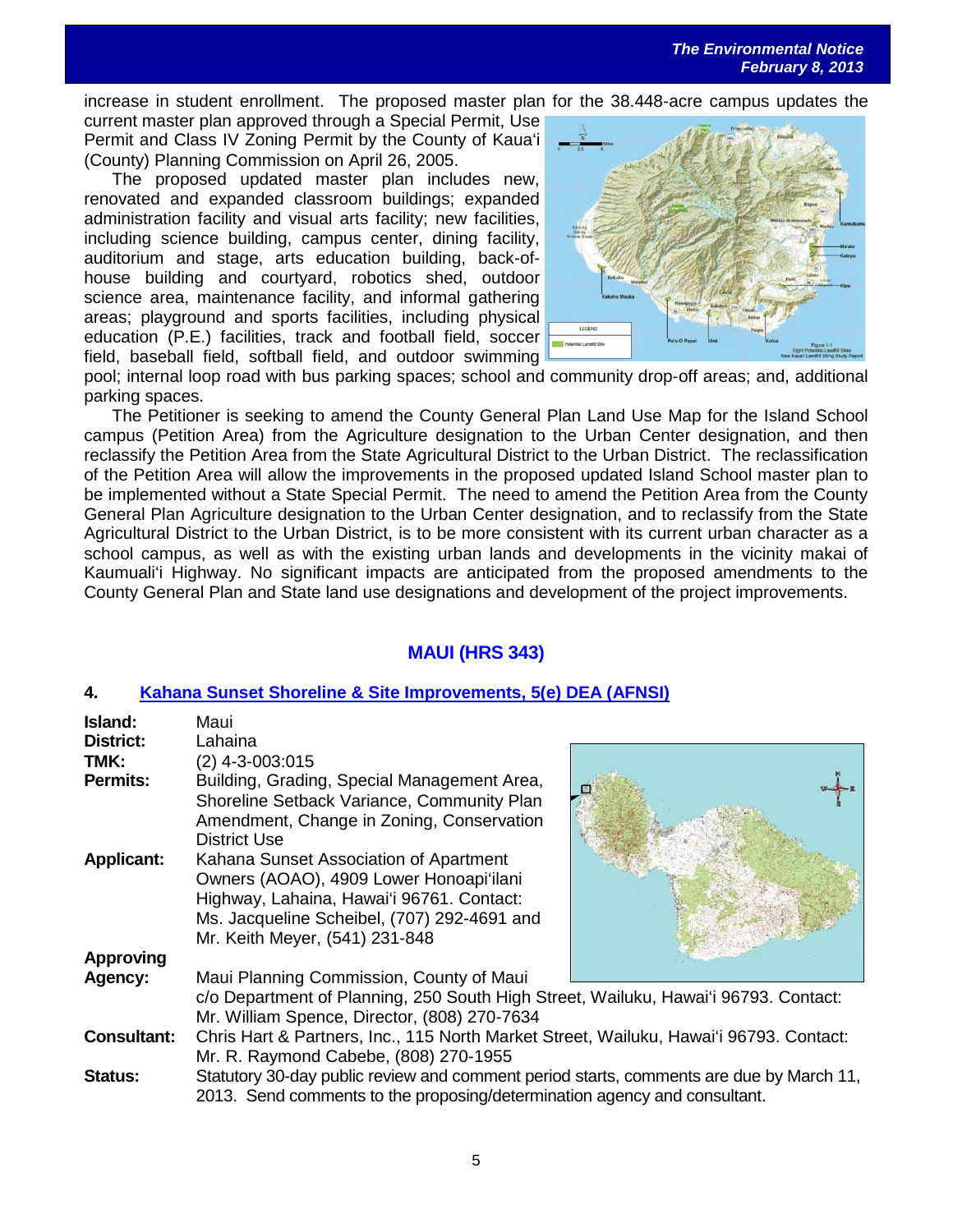The Kahana Sunset AOAO is proposing to construct a replacement seawall and drainage improvements within the shoreline setback on an existing 4.467 acre 79-unit condominium resort site. The applicant is also proposing a Community Plan Amendment from Single Family to Hotel and a Change in Zoning from R-3 Residential to H-M Hotel District in order to establish land use consistency and conformity with the existing use. No additional units are proposed.

An approximately 114-foot existing seawall along with an existing concrete stairway will be demolished. The replacement seawall will be relocated mauka of the State designated shoreline with a new stairway approximately 30 feet inland from the existing stairs. The proposed retreat of the seawall will serve to protect existing habitable structures, widen the beach, and prevent underlying soils from entering the ocean. The proposed drainage system improvements will help to prevent sediments and pollutants from contaminating the marine environment.

The mitigation improvements are the result of a Master Plan for Strategic Retreat that was requested by the Maui Planning Commission as part of a 2009 SMA Emergency Permit granted to protect Building F and a 2010 SMA Emergency Permit granted to protect Building A.

# **OʻAHU (HRS 343)**

# **5. [Honolulu Fire Department Regional Fire Training Center, 5\(b\) FEA \(FONSI\)](http://oeqc.doh.hawaii.gov/Shared%20Documents/EA_and_EIS_Online_Library/Oahu/2010s/2013-02-08-OA-5b-FEA-HonoluluFire-Department-Regional-Tranining-Center.pdf)**

| Island:                        | Oʻahu                                                                                            |  |
|--------------------------------|--------------------------------------------------------------------------------------------------|--|
| District:                      | <b>Honolulu</b>                                                                                  |  |
| TMK:                           | $(1)1 - 1 - 002:012$                                                                             |  |
| <b>Permits:</b>                | Building Permits (Buildings, Electrical, Plumbing); Sidewalk / Driveway Work (DPP);              |  |
|                                | Grading, Grubbing, Trenching and Stockpiling Permits (DPP); National Pollutant                   |  |
|                                | Discharge Elimination System (NPDES) permit                                                      |  |
| <b>Proposing/Determination</b> |                                                                                                  |  |
| Agency:                        | City and County of Honolulu, Fire Department, 636 South Street, Honolulu, Hawai'i                |  |
|                                | 96813-5007. Contact: Captain Robert Main, (808) 723-7139                                         |  |
| <b>Consultant:</b>             | Group 70 International, Inc., 925 Bethel Street, 5 <sup>th</sup> Floor, Honolulu, Hawai'i 96813. |  |
|                                | Contact: Christine Mendes Ruotola, (808) 523-5866                                                |  |
| Status:                        | Finding of No Significant Impact Determination                                                   |  |

Improvements to the Honolulu Fire Department's (HFD) Charles H. Thurston Training Center will enhance the quality of the HFD's training program and will create a modern and well-equipped training

environment for new recruits, as well as quality facilities for incumbent firefighters. With the proposed improvements, the facility will be in the position to provide critical training to firefighters and other first responders in Hawai'i and throughout the Pacific. Significant direct impacts are not anticipated to occur. The project will incorporate key energy and water saving design strategies to limit the project's environmental footprint and will be designed with a fully integrated approach to meet LEED certification criteria. A minor increase in jobs may result from the proposed project; however this would have incidental impacts on population. Overall, the project's secondary impact would be a



beneficial effect on public health and emergency response operations. The project is not anticipated to generate substantial cumulative impacts, building only upon HFD's mission: To respond to fires, emergency medical incidents, hazardous materials incidents, and rescues on land and sea to save lives, property, and the environment.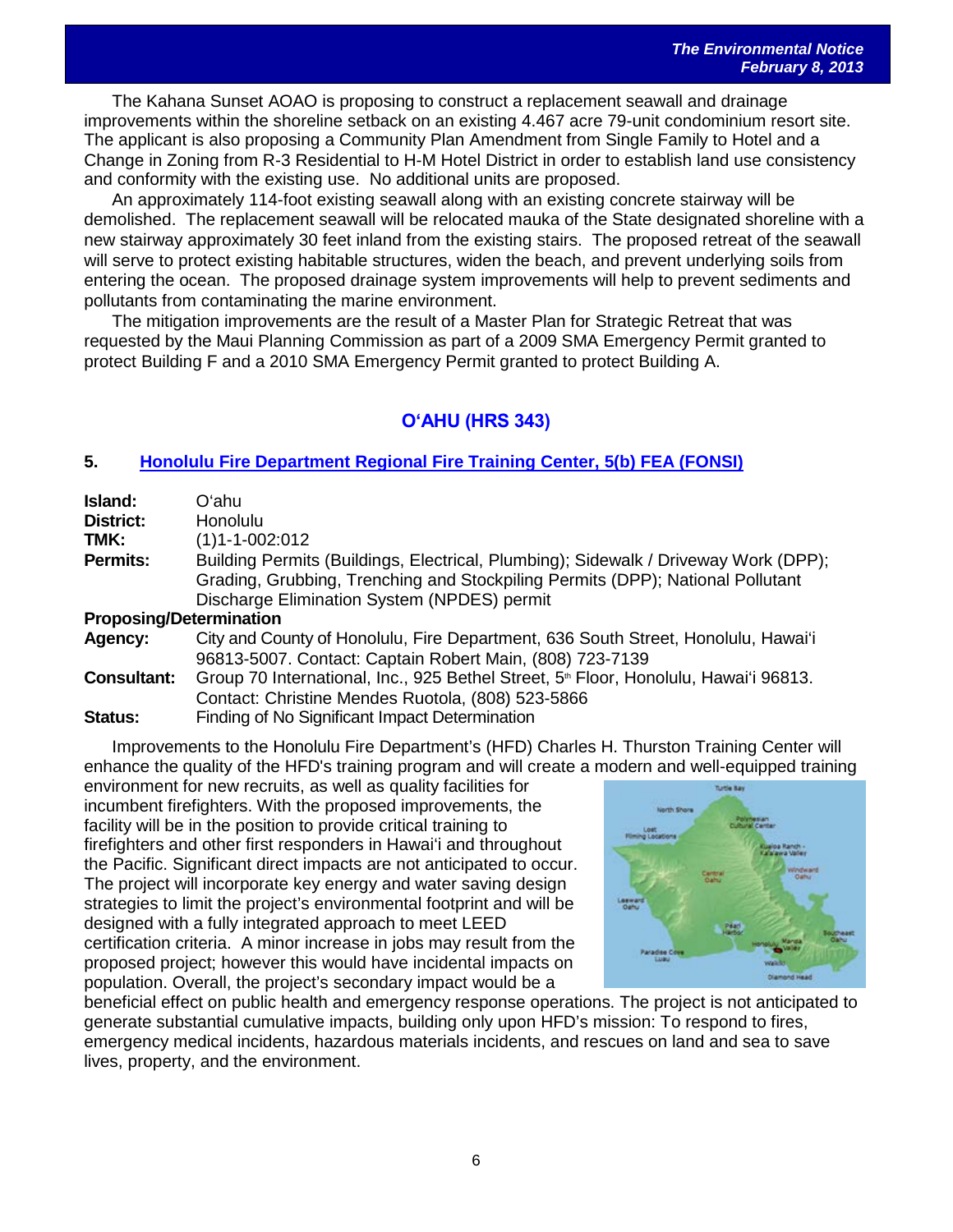# **6. [Kenai Industrial Park, 5\(e\) DEA \(AFNSI\)](http://oeqc.doh.hawaii.gov/Shared%20Documents/EA_and_EIS_Online_Library/Oahu/2010s/2013-02-08-OA-5e-DEA-Kenai-Industrial-Park.pdf)**

| Island:            | O'ahu                                                                                                                                                                                                                                       |
|--------------------|---------------------------------------------------------------------------------------------------------------------------------------------------------------------------------------------------------------------------------------------|
| District:          | 'Ewa                                                                                                                                                                                                                                        |
| TMK:               | $(1)$ 9-1-074:030 and $(1)$ 9-1-013:030                                                                                                                                                                                                     |
| Permits:           | <b>Incidental Take License</b>                                                                                                                                                                                                              |
| <b>Applicant:</b>  | Cook Inlet Region, Inc. (CIRI) Land Development Company, 2525 C Street, Suite 500,<br>Anchorage, AK 99503. Contact: Dave Pfeifer, (907) 263-5110                                                                                            |
| <b>Approving</b>   |                                                                                                                                                                                                                                             |
| Agency:            | State of Hawai'i, Department of Land and Natural Resources Division of Forestry and<br>Wildlife (DOFAW), 1151 Punchbowl Street, Room 325, Honolulu, Hawai'i 96815.<br>Contact: Lasha Salbosa, (808) 587-4148 or Lasha.H.Salbosa@hawaii.gov. |
| <b>Consultant:</b> | AMEC Environment & Infrastructure, Inc., 3049 Ualena Street, Suite 1100, Honolulu,<br>Hawai'i 96819. Contact: Halleh Paymard, (808) 545-2462                                                                                                |
| <b>Status:</b>     | Statutory 30-day public review and comment period starts, comments are due by March 11,<br>2013. Send comments to the proposing/determination agency and consultant.                                                                        |

The Department of Land and Natural Resources (DLNR), Division of Forestry and Wildlife (DOFAW) is in receipt of a Draft Environmental Assessment (DEA) from CIRI (Cook Inlet Region, Inc.)

Land Development Company. CIRI Land Development Company is requesting issuance of an incidental take license (ITL) from the DLNR for the take of two individuals of the endangered plant species roundleaved chaff flower or 'ewa hinahina (*Achyranthes splendens* var. *rotundata*), located on the subject property. The mitigation activities for the take this species are outlined in more detail within the Draft Round-leaved Chaff Flower (*Achyranthes splendens* var. *rotundata*) Habitat Conservation Plan (HCP) for the Kenai Industrial Park Project, prepared pursuant to HRS Chapter 195D, and published in the OEQC's Environmental Notice on May 8, 2012. A DEA has been



prepared, pursuant to Hawaiʻi Revised Statutes (HRS) Chapter 343, for the use of state resources in implementing mitigation monitoring outlined in the HCP.

CIRI Land Development Company proposes to develop a 0.75-acre parcel located at 91-525 Malakole Street in Kapolei, Honolulu County on the island of O'ahu, Hawai'i. The proposed development is a 62-unit storage facility.

Off-site mitigation for take of this species will be at the Pearl Harbor National Wildlife Refuge, Kalaeloa Unit, and will consist of propagating and outplanting 80 individual plants from cuttings and seeds obtained from the plants at the subject property, monitoring, maintenance, and nonnative species removal over a five-year period.

#### **7. [University of Hawai'i Marine Center Relocation to Piers 34 and 35, Honolulu Harbor, 5\(b\)](http://oeqc.doh.hawaii.gov/Shared%20Documents/EA_and_EIS_Online_Library/Oahu/2010s/2013-02-08-OA-5b-FEA-UH-Relocation-to-Piers-34-and-35-Project.pdf) [FEA \(FONSI\)](http://oeqc.doh.hawaii.gov/Shared%20Documents/EA_and_EIS_Online_Library/Oahu/2010s/2013-02-08-OA-5b-FEA-UH-Relocation-to-Piers-34-and-35-Project.pdf)**

| Island:          | Oʻahu                                                                                             |
|------------------|---------------------------------------------------------------------------------------------------|
| <b>District:</b> | <b>Honolulu</b>                                                                                   |
| TMK:             | $(1)1-5-34:7$ , 10, 17, 22, 24, 25, and portions of 4, 5, 8, 22, and 26; $(1)1-5-35$ : portion 8; |
|                  | $(1)1 - 5 - 36$ : portion 2                                                                       |
| <b>Permits:</b>  | Section 10 Permit, NPDES permits (NOI, Form C, Form G), Section 401 Water Quality                 |
|                  | Certification, Section 404, CZM Consistency Determination, Grading Permit, Community              |
|                  | Noise Control Permit, building and construction permits                                           |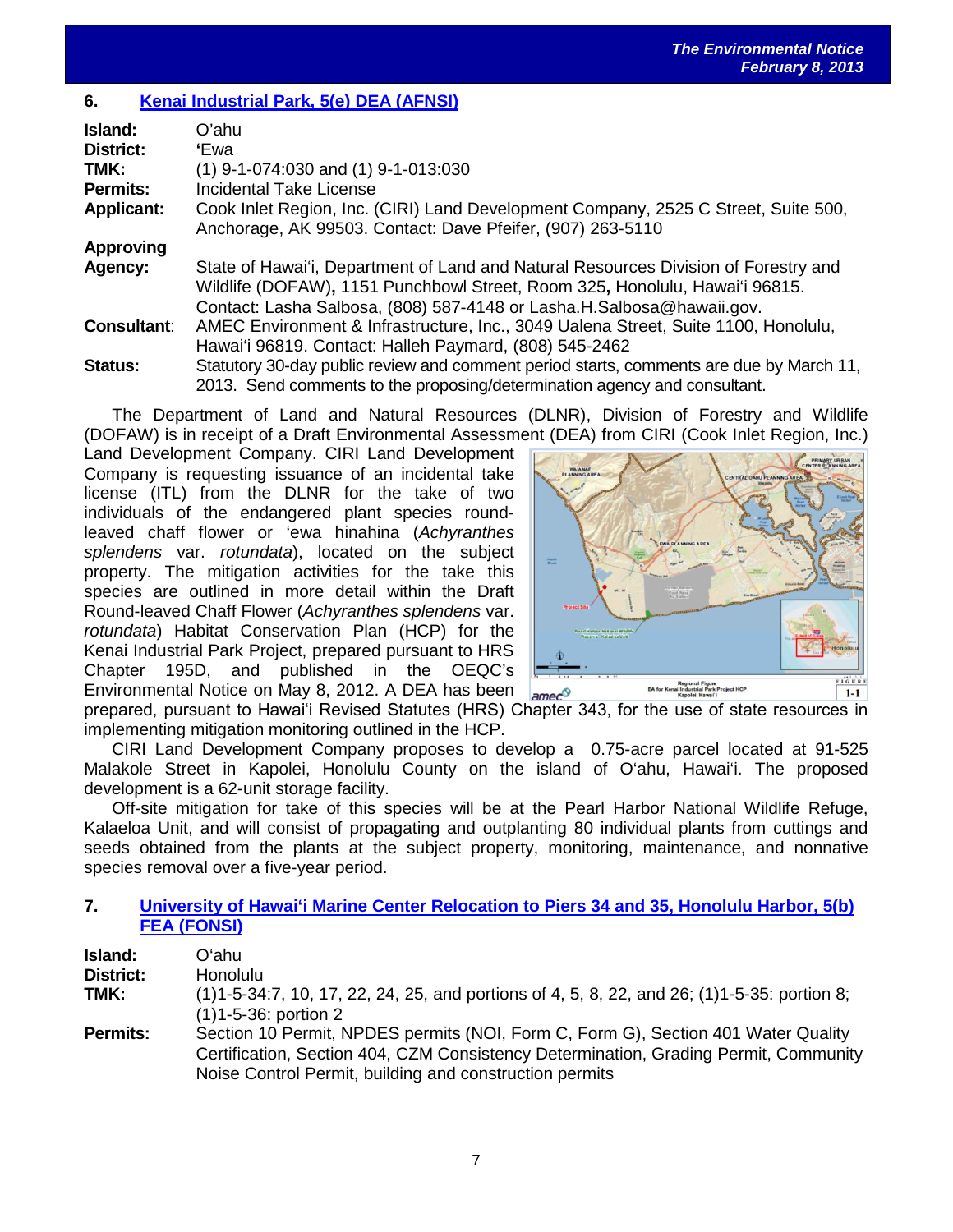#### **Proposing/Determination**

**Agency:** State of Hawai'i, Department of Transportation, Harbors Division, 79 South Nimitz Highway, Honolulu, Hawai'i 96813. Contact: Carter Luke, (808) 587-1862 **Consultant**: Cardno TEC, Inc., 1003 Bishop Street, Suite 1550, Honolulu, Hawai'i 96813.

Contact: Scott Glenn

**Status:** Finding of No Significant Impact Determination

The Department of Transportation, Harbors Division (DOT Harbors) proposes, with the University of Hawai'i's (UH) concurrence, to relocate the UH Marine Center (UHMC) from its current location at Snug Harbor to an approximately 6-acre site at Piers 34 and 35. The existing facility at Piers 34 and 35 would be renovated and later expanded to accommodate the new use.

The purpose of the proposed action is identified in the *Honolulu Waterfront Master Plan Final Report* and the updated plan *O'ahu Commercial Harbors 2020 Master Plan*. Since 1989 a suitable location has been sought. In 1994, Pier 38 was proposed; however, subsequent planning efforts concluded that Pier 38 would be better suited for the Fishing Village. To underscore the need for relocation to allow use of the former Kapālama Military Reservation (KMR) to expand the cargo handling capacity and capability of Honolulu Harbor while preserving the research and educational programs at UHMC, the 2006 House Concurrent Resolution 266 requested UH collaborate with DOT to pursue on a priority basis the relocation of the UHMC



from the former KMR area. In 2007, Governor's Executive Order No. 4206 transferred the control of Snug Harbor and the surrounding areas currently leased to UH for its UHMC to DOT Harbors for addition to Honolulu Harbor.

The proposed action is also needed to redevelop the former KMR and adjacent lands as a full-scale modern containerized cargo terminal. It is also needed to allow the UH to judiciously plan and commit funds in furtherance of its goals and objectives for marine education and research at the UHMC.

#### **8. [Modernization Program at Honolulu International Airport, 5\(b\) FEA \(FONSI\)](http://oeqc.doh.hawaii.gov/Shared%20Documents/EA_and_EIS_Online_Library/Oahu/2010s/2013-02-08-OA-5b-FEA-Honolulu-International-Airport-Modernization-Program.pdf)**

| Island:                        | Oʻahul                                                                                                                                                                                                                                                                                             |  |
|--------------------------------|----------------------------------------------------------------------------------------------------------------------------------------------------------------------------------------------------------------------------------------------------------------------------------------------------|--|
| District:                      | <b>Honolulu</b>                                                                                                                                                                                                                                                                                    |  |
| TMK:                           | $[1]$ 1-1-003:001                                                                                                                                                                                                                                                                                  |  |
| <b>Permits:</b>                | National Pollutant Discharge Elimination System (NPDES) Individual Permit for Storm<br>Water Associated with Construction Activity; Clean Water Act Section 404 / Section 10,<br>U.S. Army Corps of Engineers; Coastal Zone Management (CZM) Federal Consistency<br><b>Review</b> ; Grading Permit |  |
| <b>Proposing/Determination</b> |                                                                                                                                                                                                                                                                                                    |  |
| Agency:                        | State of Hawai'i, Department of Transportation, Airports Division, 400 Rodgers<br>Boulevard, 7th Floor, Honolulu, HI 96819. Contact: Mr. Jeffrey Chang, (808) 838-8835                                                                                                                             |  |
| <b>Consultant:</b>             | Parsons Corporation, 3239 Ualena Street, Honolulu, HI 96819.                                                                                                                                                                                                                                       |  |

Contact: Michael Phelps, (808) 840-5283

**Status:** Finding of No Significant Impact Determination

The State of Hawai'i Department of Transportation Airports Division (DOT-A) is proposing the Airport Modernization Program at Honolulu International Airport (HNL), a comprehensive program to improve and upgrade the facilities at HNL. Changes in the commercial aviation industry have led to a need for more modern facilities to enhance safety and efficiency for passengers and employees and to accommodate aviation activity from both inter-island commercial service as well as flights to and from the U.S. Mainland, and other Pacific Rim destinations. The Proposed Action is to construct improvements consistent with the Master Plan for HNL and the Airport Modernization Program at HNL as directed by the Governor of the State of Hawaiʻi.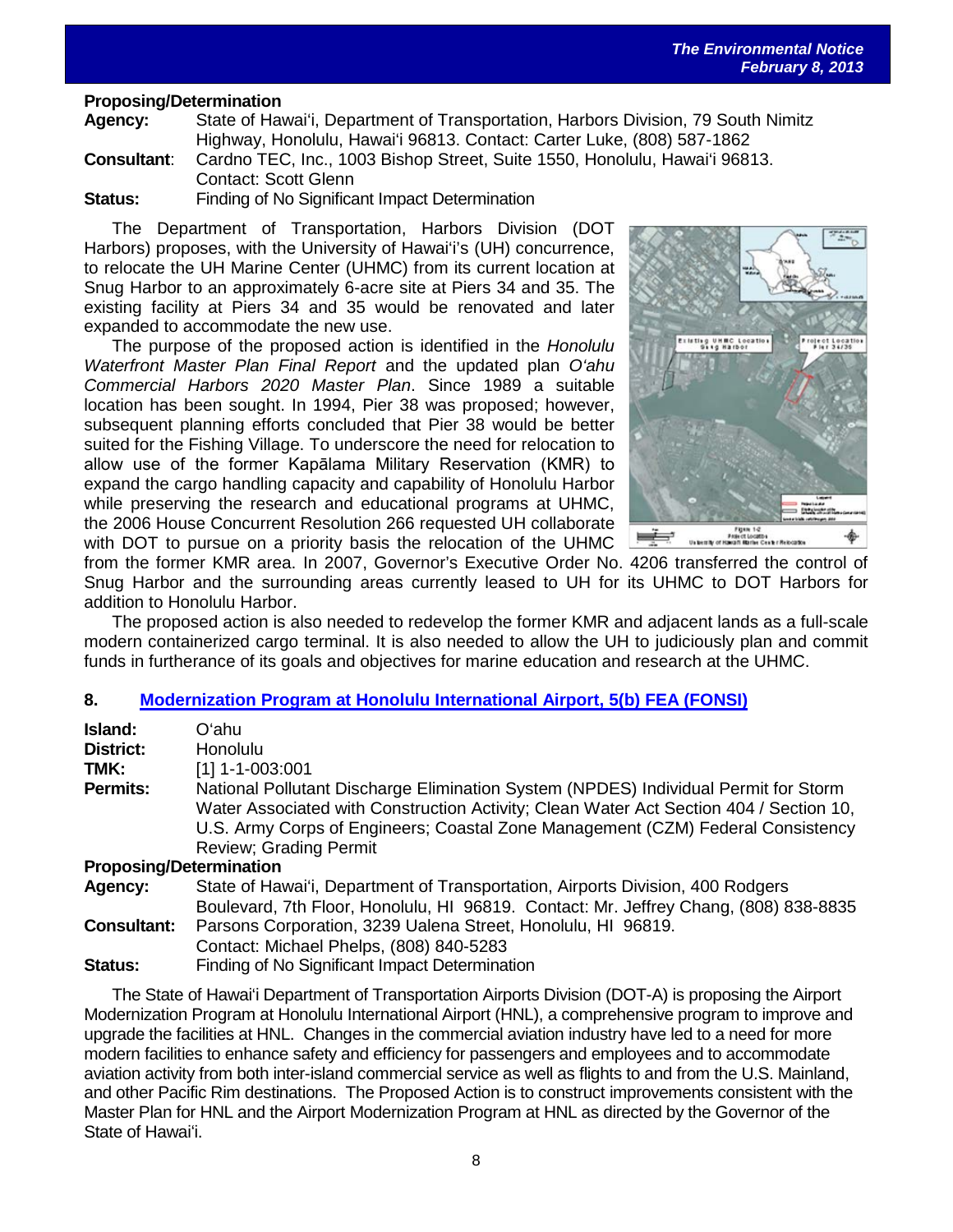*The Environmental Notice February 8, 2013*

The proposed components of the Airport Modernization Program at HNL are not airfield capacity enhancing projects and would not result in an increase or decrease in aviation activity at HNL. The Proposed Action would not increase the airfield capacity and would not affect the existing number or length of runways at HNL. Airlines using HNL have made business decisions to use larger aircraft than were previously used when the terminal areas and cargo/maintenance areas were first built. The purpose of the Proposed Action is to enhance the safety and efficiency of HNL to comply with FAA Airport Design Standards.



These standards include dimensional separation between aircraft on the ground and provide dimensional standards for aircraft movement and parking areas.

The Proposed Action includes the following components of the Airport Modernization Program at HNL: Construct Mauka Concourse; Demolish Existing Commuter Terminal; Widen Taxilanes G and L; Cover Manuwai Canal Near Taxiway A; Relocate Cargo/Maintenance Facilities and Construct Employee Parking Lot; Construct Replacement Cargo Facility North of Aircraft Parking Apron North of Taxiway A; Construct Replacement Commuter Terminal East of the Diamond Head Concourse (Diamond Head Commuter Terminal); and Construct Consolidated Rental Car Facility (CONRAC).

# **9. [Second Egg-Shaped Digester and Sludge Storage Tank, 5\(b\) FEA \(FONSI\)](http://oeqc.doh.hawaii.gov/Shared%20Documents/EA_and_EIS_Online_Library/Oahu/2010s/2013-02-08-OA-5b-FEA-Second-Egg-Shaped-Digester-Sludge-Storage-Tank.pdf)**

| Island:                        | Oʻahu.                                                                                |
|--------------------------------|---------------------------------------------------------------------------------------|
| District:                      | <b>Honolulu</b>                                                                       |
| TMK:                           | $(1)$ 1-5-041: 005                                                                    |
| <b>Permits:</b>                | Special Management Area Permit, Air Permit Modification, National Pollutant Discharge |
|                                | Elimination Permit, Building Permit, Grading and Stockpiling Permit                   |
| <b>Proposing/Determination</b> |                                                                                       |
| Agency:                        | City and County of Honolulu, Department of Design and Construction, 650 South         |
|                                | Beretania Street, Honolulu, HI 96813. Contact: Chris Takeshige, (808) 768-8480        |
| <b>Consultant:</b>             | R. M. Towill Corporation, 2024 North King Street, Suite 200, Honolulu, HI 96819.      |
|                                | Contact: James Niermann, (808) 842-1133, JimN@rmtowill.com                            |
| <b>Status:</b>                 | Finding of No Significant Impact Determination Determination                          |

The City and County of Honolulu, Department of Design and Construction plans to expand the existing Invessel Bioconversion Facility at the Sand Island WWTP by constructing a Second Egg-shaped Digester and Sludge Storage Tank. The planned Second ESD/SST will be integrated into the existing Bioconversion Facility, adjacent to the existing ESD/SST. The existing ESD/SST has exceeded its design solid loading rate and is susceptible to overloading during peak flow conditions. This is due in part to anticipated increased loads resulting from population increases in the service area, and in part to increased capture of solids resulting from enhancements to the primary treatment system. In addition capacity constraints,



there is no facility redundancy to accommodate planned or emergency shut-down for maintenance or repair work. The purpose of the proposed Second ESD/SST is to provide extra process capacity to accommodate existing and projected design loads. The Second ESD/SST will also provide necessary facility redundancy to temporarily shut down one digester while the other undergoes maintenance or repair work, or in the event of an emergency.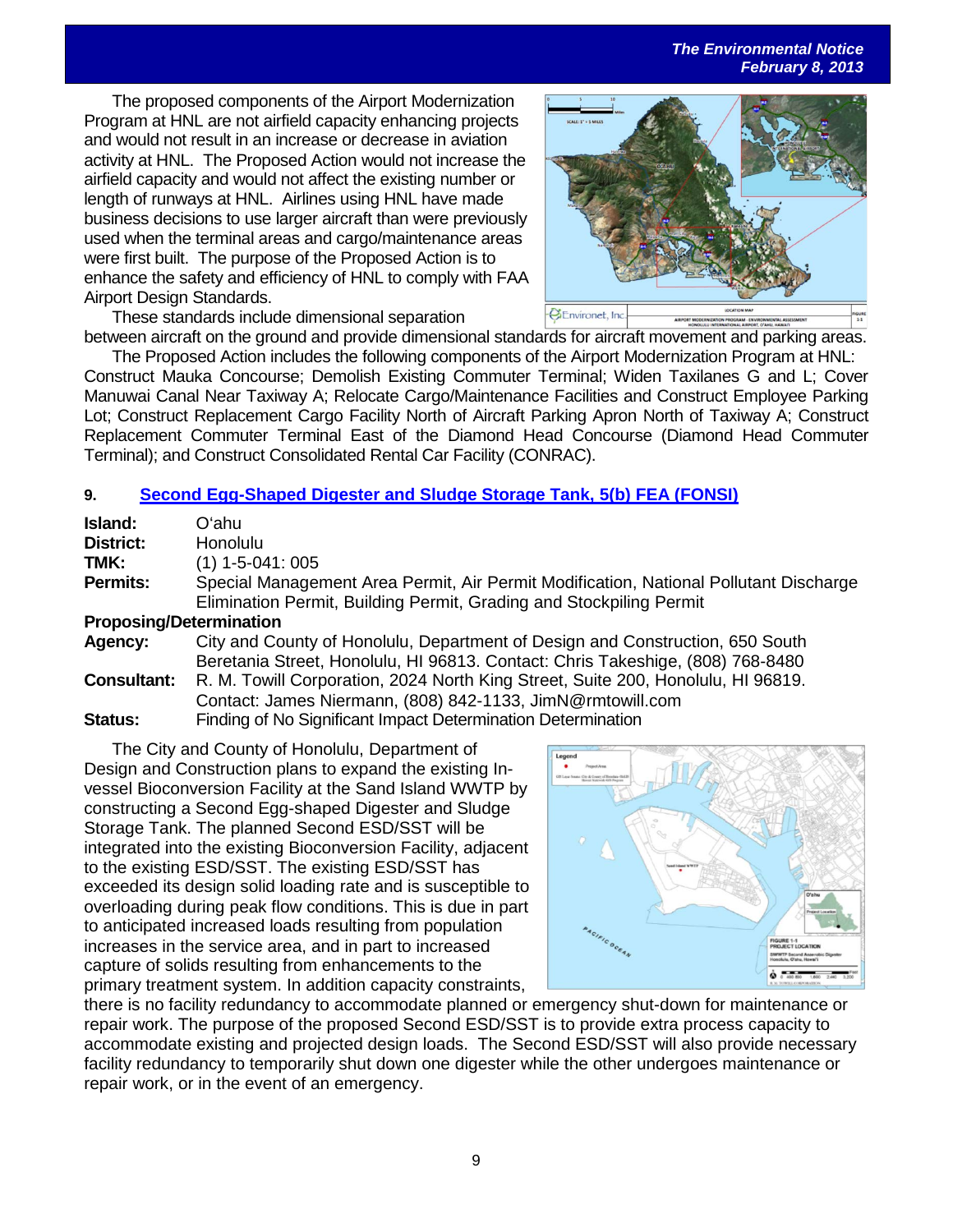# **COASTAL ZONE MANAGEMENT NOTICES**

#### **Federal Consistency Determinations**

The Hawai'i Coastal Zone Management (CZM) Program has received the following federal actions to review for consistency with the CZM objectives and policies in Chapter 205A, Hawai'i Revised Statutes. This public notice is being provided in accordance with section 306(d) (14) of the National Coastal Zone Management Act of 1972, as amended. For general information about CZM federal consistency please call John Nakagawa with the Hawai'i CZM Program at 587-2878. For neighboring islands use the following toll free numbers: Lāna'i & Moloka'i: 468-4644 x72878, Kaua'i: 274-3141 x72878, Maui: 984-2400 x72878 or Hawai'i: 974-4000 x72878. For specific information or questions about an action listed below please contact the CZM staff person identified for each action. Federally mandated deadlines require that comments be received by the date specified for each CZM consistency review. Comments may be submitted by mail, electronic mail or fax, as indicated below.

*Mail*: Office of Planning Department of Business, Economic Development and Tourism P.O. Box 2359 Honolulu, Hawai'i 96804 *Email*: jnakagaw@dbedt.hawaii.gov *Fax*: (808) 587-2899

#### **1. National Marine Fisheries Service Proposed Extension of Gold Coral Harvest Moratorium**

| Federal Action:<br>Federal Agency:<br>Contact:<br><b>Proposed Action:</b> | <b>Federal Agency Activity</b><br>National Marine Fisheries Service (NMFS), Pacific Islands Regional Office<br>Bob Harman, 944-2271<br>NMFS is proposing to extend the current moratorium on the harvest of deep-water gold<br>corals, which will expire on June 30, 2013, through June 2018. According to NMFS,<br>recent information about the life history of gold corals indicates that gold corals may grow<br>more slowly than previously estimated and that these corals may have more specific<br>habitat requirements than previously known. During the extended moratorium NMFS is<br>proposing to develop management models and set sustainable catch limits for gold<br>corals. |
|---------------------------------------------------------------------------|---------------------------------------------------------------------------------------------------------------------------------------------------------------------------------------------------------------------------------------------------------------------------------------------------------------------------------------------------------------------------------------------------------------------------------------------------------------------------------------------------------------------------------------------------------------------------------------------------------------------------------------------------------------------------------------------|
| Location:                                                                 | U.S. western Pacific Ocean, including Hawaii                                                                                                                                                                                                                                                                                                                                                                                                                                                                                                                                                                                                                                                |
| CZM Contact:                                                              | John Nakagawa, 587-2878, jnakagaw@dbedt.hawaii.gov                                                                                                                                                                                                                                                                                                                                                                                                                                                                                                                                                                                                                                          |
| <b>Comments Due:</b>                                                      | February 22, 2013                                                                                                                                                                                                                                                                                                                                                                                                                                                                                                                                                                                                                                                                           |

#### **2. U.S. Navy Hawaiʻi-Southern California Training and Testing (HSTT) Activities**

| Federal Action:<br>Federal Agency: | <b>Federal Agency Activity</b><br>U.S. Navy                                               |
|------------------------------------|-------------------------------------------------------------------------------------------|
| Contact:                           | John Van Name, U.S. Pacific Fleet, (808) 471-1714                                         |
| Proposed Action:                   | The U.S. Navy has submitted a Coastal Zone Management Act (CZMA) consistency              |
|                                    | determination for the Hawaiian Islands portion of the training and testing activities     |
|                                    | described in Chapter 2 of the HSTT EIS (www.hstteis.com). The proposed action             |
|                                    | includes training and testing activities, which may include the use of active sonar and   |
|                                    | explosives, primarily within existing range complexes and ocean operating areas; at Navy  |
|                                    | piers, ports and shipyards; and at contractor shipyards in the Hawaiian Islands; and in a |
|                                    | transit corridor between Southern California and Hawaii.                                  |
| Location:                          | U.S. Western Pacific Ocean, including Hawai'i                                             |
| CZM Contact:                       | John Nakagawa, 587-2878, jnakagaw@dbedt.hawaii.gov                                        |
| <b>Comments Due:</b>               | February 22, 2013                                                                         |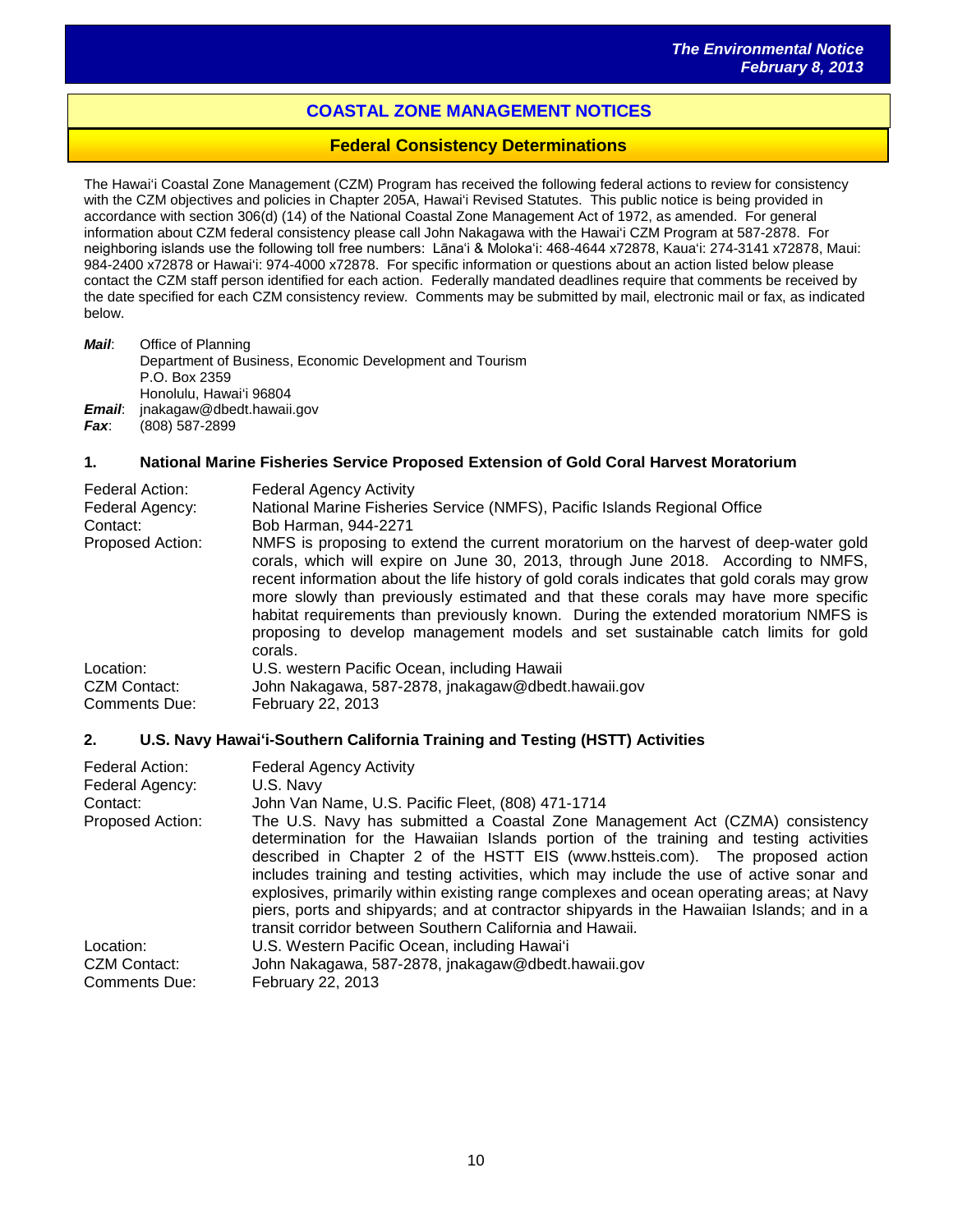#### **Special Management Area (SMA) Minor Permits**

*The SMA Minor permits below have been approved (HRS 205A-30). For more information, contact the County / State Planning Department: Honolulu (808-768-8014); East Hawai'i (808-961-8288); West Hawai'i (808-323-4770); Kaua'i (808-241- 4050); Maui (808-270-7735); Kakaʻako or Kalaeloa Community Development District (808-587-2841).*

| <b>Location (TMK)</b>                        | <b>Description (File No.)</b>                                                                                                                   | <b>Applicant/Agent</b>                               |
|----------------------------------------------|-------------------------------------------------------------------------------------------------------------------------------------------------|------------------------------------------------------|
| Hawai'i: South Hilo (2-6-002: 021)           | Remove the Existing Dwelling with Carport and Construct a 6-Unit<br>Apartment Building with Parking and Related Improvements (SMM<br>$13 - 254$ | Henry James<br>Correa, Jr. and<br>Kristie Lee Correa |
| Hawai'i: North Kona (7-5-018:<br>071)        | Solar Roof Mount Photovoltaic Installation on Three Existing<br>Buildings (SMM 13-255)                                                          | AOAO Kona Reef.<br>Inc.                              |
| Hawai'i: North Hilo (3-1-003: 017)           | Two-Lot Subdivision, Installation of a Temporary (Mobile)<br>Substation and Construction of a New Electrical Substation (SMM<br>$13 - 256$      | Hawai'i Electric<br>Light Company,<br>Inc. (HELCO)   |
| Hawai'i: North Kona (7-8-010:<br>044)        | "After-the-Fact" Removal as well as Trimming and Routine<br>Maintenance of Coconut Trees (SMM 13-257)                                           | Kamehameha<br>Schools                                |
| Maui: Lahaina (4-6-002: 010; 4-6-<br>012:005 | (2013)-3-Year Artists Gathering (SM2 20130003)                                                                                                  | West Maui Cultural<br>Council                        |
| Maui: Lahaina (4-6-012: 005)                 | (2014)-3-Year Artists Gathering (SM2 20130004)                                                                                                  | West Maui Cultural<br>Council                        |
| Maui: Lahaina (4-6-012: 005)                 | (2015)-3-Year Artists Gathering (SM2 20130005)                                                                                                  | West Maui Cultural<br>Council                        |
| Maui: Ka'anapali (4-4-001: 098)              | Expand Security Office (SM2 20130006)                                                                                                           | Stanley Abihai                                       |

# **SHORELINE NOTICES**

# **Shoreline Applications**

*The shoreline certification applications above are available for review at the DLNR Offices on Kauaʻi, Hawaiʻi, Maui, and Honolulu, 1151 Punchbowl Street, Room 220 (HRS 205A-42 and HAR 13-222-12). All comments shall be submitted in writing to the State Land Surveyor, 1151 Punchbowl Street, Room 210, Honolulu, HI 96813 and postmarked no later than 15 calendar days from the date of the public notice of the application. For more information, call Ian Hirokawa at 587-0420.*

| ∣ File No. ∣ Date |         | Location                                                                                                                                                                                   | <b>Applicant/Owner</b>                                           | <b>TMK</b>      |
|-------------------|---------|--------------------------------------------------------------------------------------------------------------------------------------------------------------------------------------------|------------------------------------------------------------------|-----------------|
| MA-536            | 1/22/13 | Parcel 3 being a portion of Lot 2, Section 4, second<br>partition of Hamakuapoko Hui to Alexander & Baldwin<br>situate at Kuau, Hamakuapoko, Maui<br>Address: 22 Waa Place<br>Purpose: N/A | Akamai Land Surveying, Inc./<br><b>Bruce &amp; Pamela Miller</b> | l 2-6-011:024 l |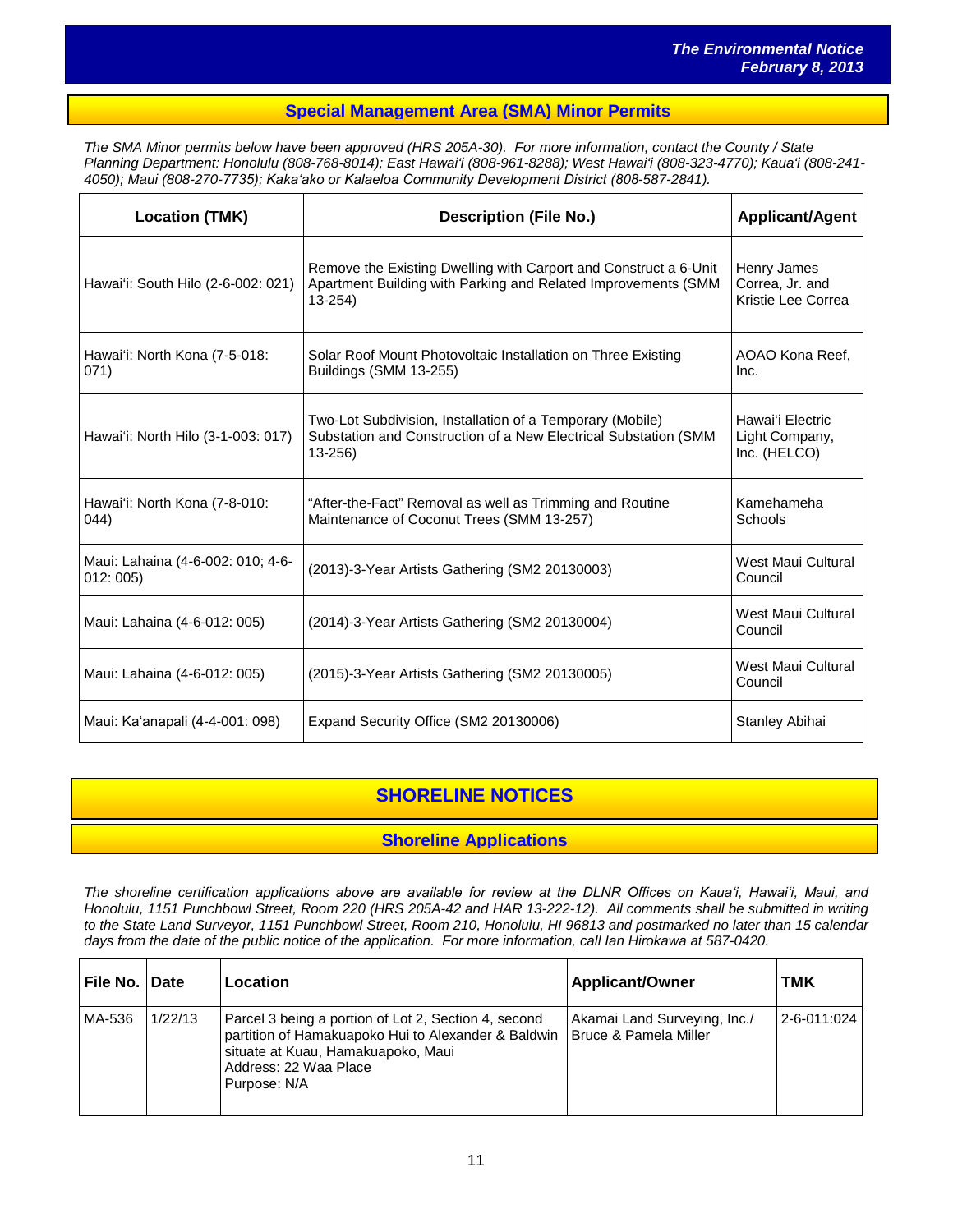#### **Shoreline Certifications / Rejections**

*The shoreline notices below have been proposed for certification or rejection by DLNR (HRS 205A-42 and HAR 13-222-26). Any person or agency who wants to appeal shall file a notice of appeal in writing with DLNR no later than 20 calendar days from the date of this public notice. Send the appeal to the Board of Land and Natural Resource, 1151 Punchbowl Street, Room 220, Honolulu, HI 96813.*

| File No.<br>File No. | <b>Proposed/Rejected</b>            | Location                                                                                                                                                                                         | <b>Applicant/Owner</b>                               | <b>TMK</b>                         |
|----------------------|-------------------------------------|--------------------------------------------------------------------------------------------------------------------------------------------------------------------------------------------------|------------------------------------------------------|------------------------------------|
| OA-1505              | Proposed Shoreline<br>Certification | Lot 1104 of Land Court Application 677<br>(Map 254), Kailua, Koʻolaupoko, Oʻahu<br>Address: 144 Ka'apuni Drive<br>Purpose: Calculate building potential and<br>obtain building permit            | Wesley T. Tengan / Laura<br><b>Broncato</b>          | $4 - 3 -$<br>013:039               |
| OA-1511              | Proposed Shoreline<br>Certification | Lot 5 (File Plan 750) of Maunalua Bay<br>Lots Subdivision, Unit 1 situate at<br>Maunalua, Honolulu, O'ahu<br>Address: 176 Hanapepe Loop<br>Purpose: New construction                             | Engineers Surveyors Hawai'i,<br>Inc. / Mark Gosselin | $3-9-$<br>026:001                  |
| MA-533               | Proposed Shoreline<br>Certification | Lot 23 Waiohuli-Keokea Beach Lots<br>Second Series, Grant 12,575 to Fumio &<br>Betty Y. Tsuji, Waiohuli-Keokea, Kula,<br>Maui<br>Address: 1536 Halama Street<br>Purpose: Building permit         | James McCall / Toshio<br>Okumura                     | $3-9-$<br>010:011                  |
| MA-534               | Proposed Shoreline<br>Certification | Lots 4, 6 & 7, Ainalani Lots being a portion<br>of Grant 3343 to Claus Spreckels situate<br>at Spreckelsville, Wailuku, Maui<br>Address: 582 Stable Road<br>Purpose: Determine shoreline setback | R.T. Tanaka Engineers, Inc./<br>Jeffrey A. Lundahl   | $3 - 8 -$<br>002:071,<br>074 & 078 |

# **POLLUTION CONTROL PERMITS**

*Below are some pollution control permits before the State Department of Health, Environmental Management Division (HRS 342B and HAR 11-60.1). For more information, contact the branch at the telephone number given.*

| <b>Branch</b><br><b>Permit Type</b>                               | <b>Applicant and</b><br><b>Permit Number</b>                                                                                                                                                              | Project<br>Location                                            | Date                         | <b>Proposed</b><br>Use                                                    |
|-------------------------------------------------------------------|-----------------------------------------------------------------------------------------------------------------------------------------------------------------------------------------------------------|----------------------------------------------------------------|------------------------------|---------------------------------------------------------------------------|
| Clean Air Branch,<br>586-4200.<br><b>Covered Source</b><br>Permit | Arrow of Oregon/Hawai'i, LLC, Initial<br>Covered Source Permit Application No.<br>0738-03-CT; CSP No. 0738-03-CT                                                                                          | Located at:<br>92-8457 Liliana<br>Lane, Ocean<br>View. Hawaiʻi | Issued:<br>1/11/2013         | Crushing and<br><b>Screening Plants</b>                                   |
| Clean Air Branch,<br>586-4200.<br><b>Covered Source</b><br>Permit | Hawaiian Electric Company, Inc.<br>Permit Renewal Application No. 0240-<br>04; Permit Application for Modification<br>No. 0240-05: CSP No. 0240-01-C                                                      | Located at:<br>89-900 Farrington<br>Hwy., Wai'anae,<br>Oʻahu   | Issued:<br>1/18/2013         | Six (6) Boilers and<br>Two (2) Black Start<br>Diesel Engine<br>Generators |
| Clean Air Branch.<br>586-4200, Covered<br>Source Permit           | Yamada & Sons, Inc., Application for<br>Renewal No. 0376-02; Application for<br>Significant Modification No. 0376-03;<br>CSP No. 0376-01-C                                                                | Located at:<br>169 Railroad<br>Avenue, Hilo,<br>Hawaiʻi        | Issued:<br>1/28/2013         | 210 TPH Hot Mix<br><b>Asphalt Concrete</b><br><b>Batch Plant</b>          |
| Clean Air Branch.<br>586-4200, Covered<br>Source Permit           | Tesoro Hawaiʻi Corporation, Minor<br>Modification Application No. 0212-35;<br>Minor Modification Application<br>No. 0212-36; Significant Modification<br>Application No. 0212-37; CSP No. 0212-<br>$01-C$ | Located at:<br>91-325 Komohana<br>Street, Kapõlei,<br>Oʻahu    | Comments<br>Due:<br>3/6/2013 | Petroleum Refinery                                                        |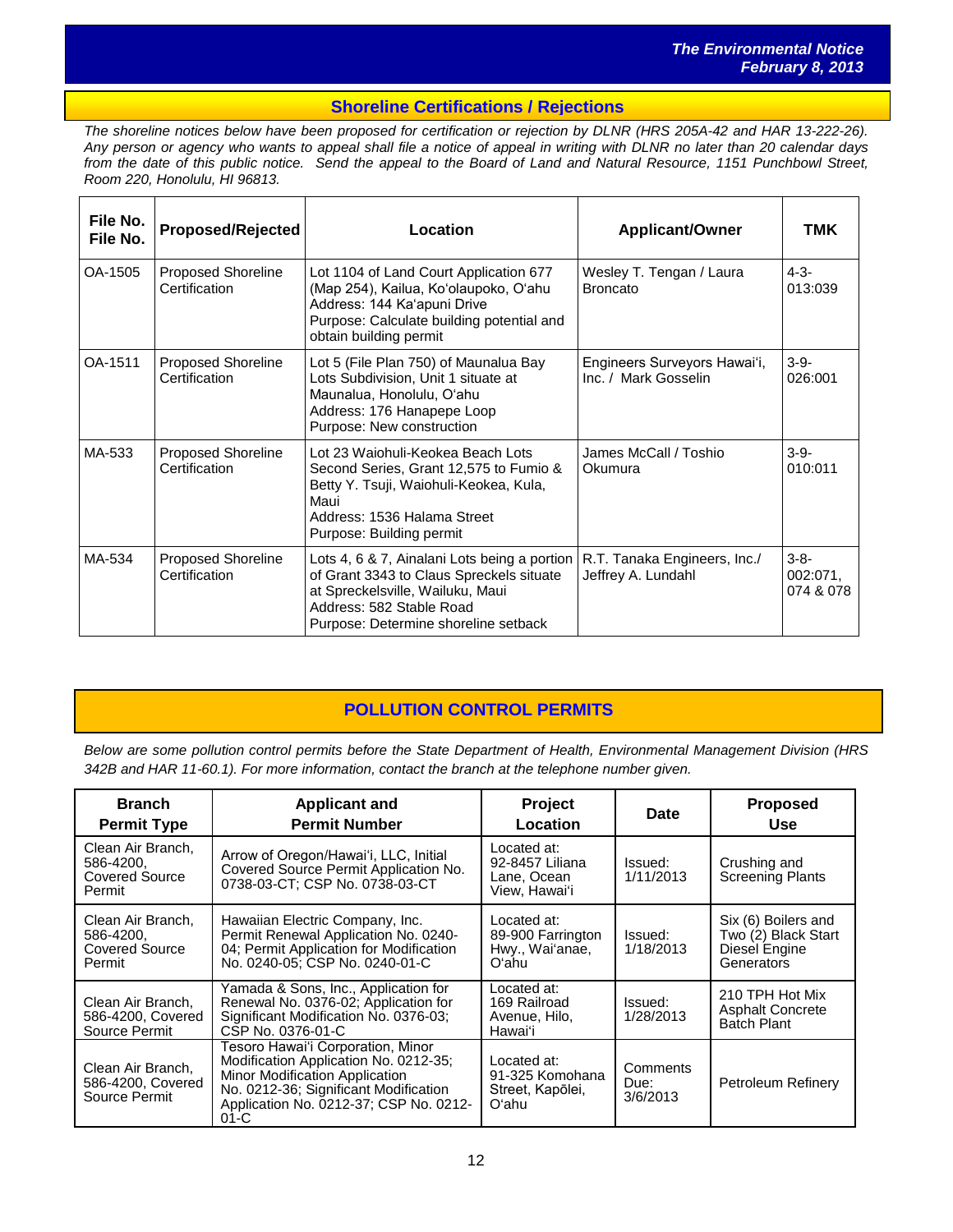# **FEDERAL NOTICES**

# 1. **[Takes of Marine Mammals Incidental to Specified Activities; U.S. Navy Training and Testing](http://www.gpo.gov/fdsys/pkg/FR-2013-01-31/pdf/2013-01808.pdf)  [Activities in the Hawaii-Southern California Training and Testing Study Area](http://www.gpo.gov/fdsys/pkg/FR-2013-01-31/pdf/2013-01808.pdf)**

The National Marine Fisheries Service (NMFS) has received a request from the U.S. Navy (Navy) for authorization to take marine mammals incidental to the training and testing activities conducted in the Hawaii-Southern California Training and Testing (HSTT) study area from January 2014 through January 2019. Pursuant to the Marine Mammal Protection Act (MMPA), NMFS is requesting comments on its proposal to issue regulations and subsequent Letters of Authorization (LOAs) to the Navy to incidentally harass marine mammals. **DATES:** Comments and information must be received no later than March 11, 2013. For specific instructions on how to submit comments and where to submit them, please click on the link in the title to this notice. **FOR FURTHER INFORMATION CONTACT:** Michelle Magliocca, Office of Protected Resources, NMFS, (301) 427–8401 (78 F.R. 6978, January 31, 2013).

#### 2. **[Endangered and Threatened Wildlife and Plants; Initiation of 5-Year Status Reviews of 44](http://www.gpo.gov/fdsys/pkg/FR-2013-02-05/pdf/2013-02453.pdf)  [Species in Oregon,](http://www.gpo.gov/fdsys/pkg/FR-2013-02-05/pdf/2013-02453.pdf) [Hawai'i, Guam, and the Northern Mariana Islands](http://www.gpo.gov/fdsys/pkg/FR-2013-02-05/pdf/2013-02453.pdf)**

The U.S. Fish and Wildlife Service (Service), is initiating 5-year status reviews for 44 species in Oregon, Hawai'i, Guam, and the Northern Mariana Islands, under the Endangered Species Act of 1973, as amended (Act). A 5-year status review is based on the best scientific and commercial data available at the time of the review; therefore, the Service is requesting submission of any new information on these species that has become available since the last review for that particular species. **DATES:** To ensure consideration in the reviews, the Service requests submission of new information no later than April 8, 2013. However, the Service will continue to accept new information about any listed species at any time. **ADDRESSES:** For the 42 species in Hawai'i, Guam, and the Northern Mariana Islands (see Table 1 below), submit information to: Field Supervisor, Attention: 5-Year Review, U.S. Fish and Wildlife Service, Pacific Islands Fish and Wildlife Office, 300 Ala Moana Blvd., Room 3–122, Box 50088, Honolulu, Hawai'i 96850. **FOR FURTHER INFORMATION CONTACT:** Kristi Young, U.S. Fish and Wildlife Service, Pacific Islands Fish and Wildlife Office, 808–792–9400 (for species in Hawai'i, Guam, and the Northern Mariana Islands); individuals who are hearing impaired or speech impaired may call the Federal Relay Service at (800) 877–8339 for TTY assistance (78 F.R. 8185, February 5, 2013).

#### 3. **[Final Environmental Impact Statement for Protecting and Restoring Native Ecosystems by](http://www.gpo.gov/fdsys/pkg/FR-2013-01-30/pdf/2013-01952.pdf)  [Managing Non-Native Ungulates, Hawai'i Volcanoes National Park](http://www.gpo.gov/fdsys/pkg/FR-2013-01-30/pdf/2013-01952.pdf)**

The National Park Service announces the availability of a Final Environmental Impact Statement for Protecting and Restoring Native Ecosystems by Managing Non-Native Ungulates (final plan/EIS) at Hawai'i Volcanoes National Park, Hawaiʻi. The final plan/EIS will provide a park-wide framework to systematically guide nonnative ungulate management activities in a manner that supports long-term ecosystem protection, supports natural ecosystem recovery and provides desirable conditions for active ecosystem restoration, and supports protection and preservation of cultural resources. **DATES:** The National Park Service will execute a Record of Decision (ROD) no sooner than 30 days from the date of publication by the U.S. Environmental Protection Agency of the notice of filing of the final plan/EIS in the **Federal Register. ADDRESSES:** The final plan/EIS is available in electronic format at *http://parkplanning.nps.gov/havo*\_*ecosystem*\_*feis.* Printed copies of the final plan/EIS are available for viewing at the Hawai'i Volcanoes National Park Kılauea Visitor Center, One Crater Rim Drive, Hawaii National Park, HI 96718, and in local libraries (locations noted on above Web site). A limited number of compact discs (CDs) and printed copies (78 F.R. 7450, February 1, 2013)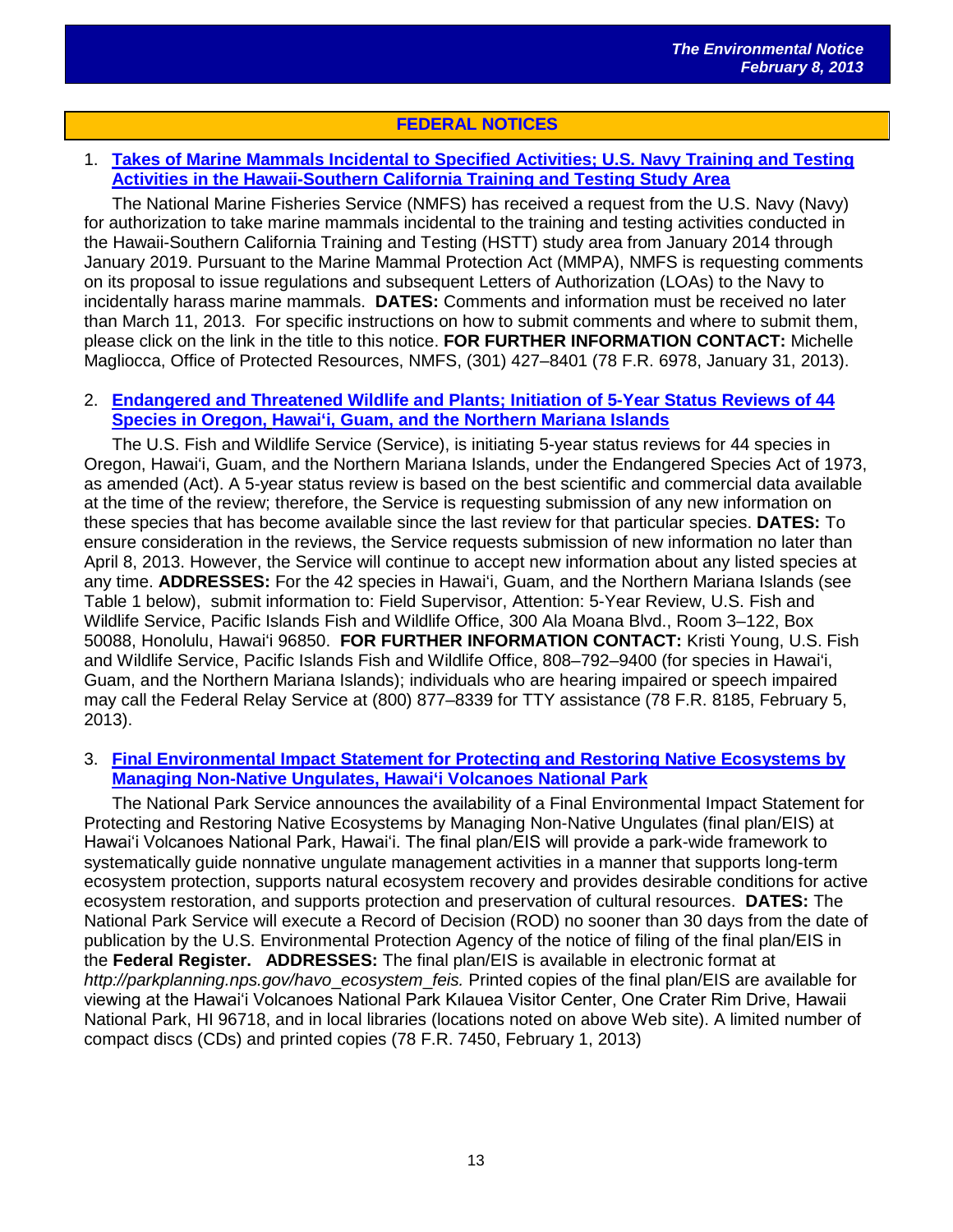#### 4. **[Western Pacific Fisheries; 2013 Annual Catch Limits and Accountability Measures](http://www.gpo.gov/fdsys/pkg/FR-2013-01-31/pdf/2013-02010.pdf)**

The National Marine Fisheries Service (NMFS), National Oceanic and Atmospheric Administration (NOAA), Department of Commerce proposes annual catch limits for western Pacific bottomfish, crustacean, precious coral, and coral reef ecosystem fisheries, and accountability measures to correct or mitigate any overages of catch limits. The proposed catch limits and accountability measures support the long-term sustainability of fishery resources of the U.S. Pacific Islands **DATES:** Comments must be received by February 15, 2013. For specific instructions on how to submit comments and where to submit them, please click on the link in the title to this notice. **FOR FURTHER INFORMATION CONTACT:** Jarad Makaiau, NMFS PIR Sustainable Fisheries, 808–944–2108 (78 F.R. 6798, January 31, 2013).

#### 5. **[Endangered and Threatened Wildlife and Plants; Listing 38 Species on Moloka'i, Lāna'i, and](http://www.gpo.gov/fdsys/pkg/FR-2013-01-31/pdf/2013-02002.pdf)  [Maui as Endangered and Designating Critical Habitat on Moloka'i, Lāna'i, Maui, an](http://www.gpo.gov/fdsys/pkg/FR-2013-01-31/pdf/2013-02002.pdf)d [Kaho'olawe for 135 Species](http://www.gpo.gov/fdsys/pkg/FR-2013-01-31/pdf/2013-02002.pdf)**

The U.S. Fish and Wildlife Service (Service), announces the reopening of the comment period on its June 11, 2012 (77 FR 34464), proposal to list 38 species as endangered, reaffirm the listing of 2 endemic Hawaiian plants currently listed as endangered, and designate critical habitat for 39 of these 40 plant and animal species on the Hawaiian Islands of Moloka'i, Lāna'i, and Maui; designate critical habitat for 11 plant and animal species that are already listed as endangered; and revise critical habitat for 85 plant species that are already listed as endangered or threatened on the Hawaiian Islands of Moloka'i, Lāna'i, Maui, and Kaho'olawe, under the Endangered Species Act of 1973, as amended (Act). The Service also announces the availability of a draft economic analysis (DEA) of the proposed designation and an amended required determinations section of the proposed designation. The Service is reopening the comment period to allow all interested parties an opportunity to comment simultaneously on the proposed rule, the associated DEA, and the amended required determinations section. Comments previously submitted on this rulemaking do not need to be resubmitted, as they will be fully considered in preparation of the final rule. The Service also announces a public hearing and public information meeting on its proposed rule and associated documents. **DATES:** The Service will consider comments received or postmarked on or before March 4, 2013. For specific instructions on how to submit comments and where to submit them, please click on the link in the title to this notice. The Service will hold a public information meeting in Kihei, Maui, on Thursday, February 21, 2013, from 3 PM to 5 PM. Following the public information meeting, the Service will hold a public hearing in Kihei, Maui, on Thursday, February 21, 2013, from 6 PM to 8 PM. **ADDRESSES:** *Document Availability:* You may obtain copies of the June 11, 2012, proposed rule, this document, and the draft economic analysis at *http://www.regulations.gov* at Docket Number FWS–R1–ES–2011–0098, from the Pacific Islands Fish and Wildlife Office's Web site (*http://www.fws.gov/pacificislands/*), or by contacting the Pacific Islands Fish and Wildlife Office directly. **FOR FURTHER INFORMATION CONTACT:** Loyal Mehrhoff, Field Supervisor, Pacific Islands Fish and Wildlife Office, 300 Ala Moana Boulevard, Box 50088, Honolulu, HI 96850; by telephone at 808–792–9400; or by facsimile at 808–792–9581. Persons who use a telecommunications device for the deaf (TDD) may call the Federal Information Relay Service (FIRS) at 800–877–8339 (78 F.R. 6785, January 31, 2013).

# 6. **[Regulation of Fuels and Fuel Additives: 2013 Renewable Fuel Standards](http://www.gpo.gov/fdsys/pkg/FR-2013-02-07/pdf/2013-02794.pdf)**

The U. S. Environmental Protection Agency (EPA) is required to set the renewable fuel standards each November for the following year. In general the standards are designed to ensure that the applicable volumes of renewable fuel specified in the statute are used. However, the statute specifies that EPA is to project the volume of cellulosic biofuel production for the upcoming year and must base the cellulosic biofuel standard on that projected volume if it is less than the applicable volume set forth in the Act. EPA is today proposing a projected cellulosic biofuel volume for 2013 that is below the applicable volume specified in the Act. EPA is proposing that the applicable volumes of advanced biofuel and total renewable fuel would remain at the statutory levels for 2013. Finally, today's action also proposes annual percentage standards for cellulosic biofuel, biomass-based diesel, advanced biofuel, and renewable fuels that would apply to all gasoline and diesel produced or imported in year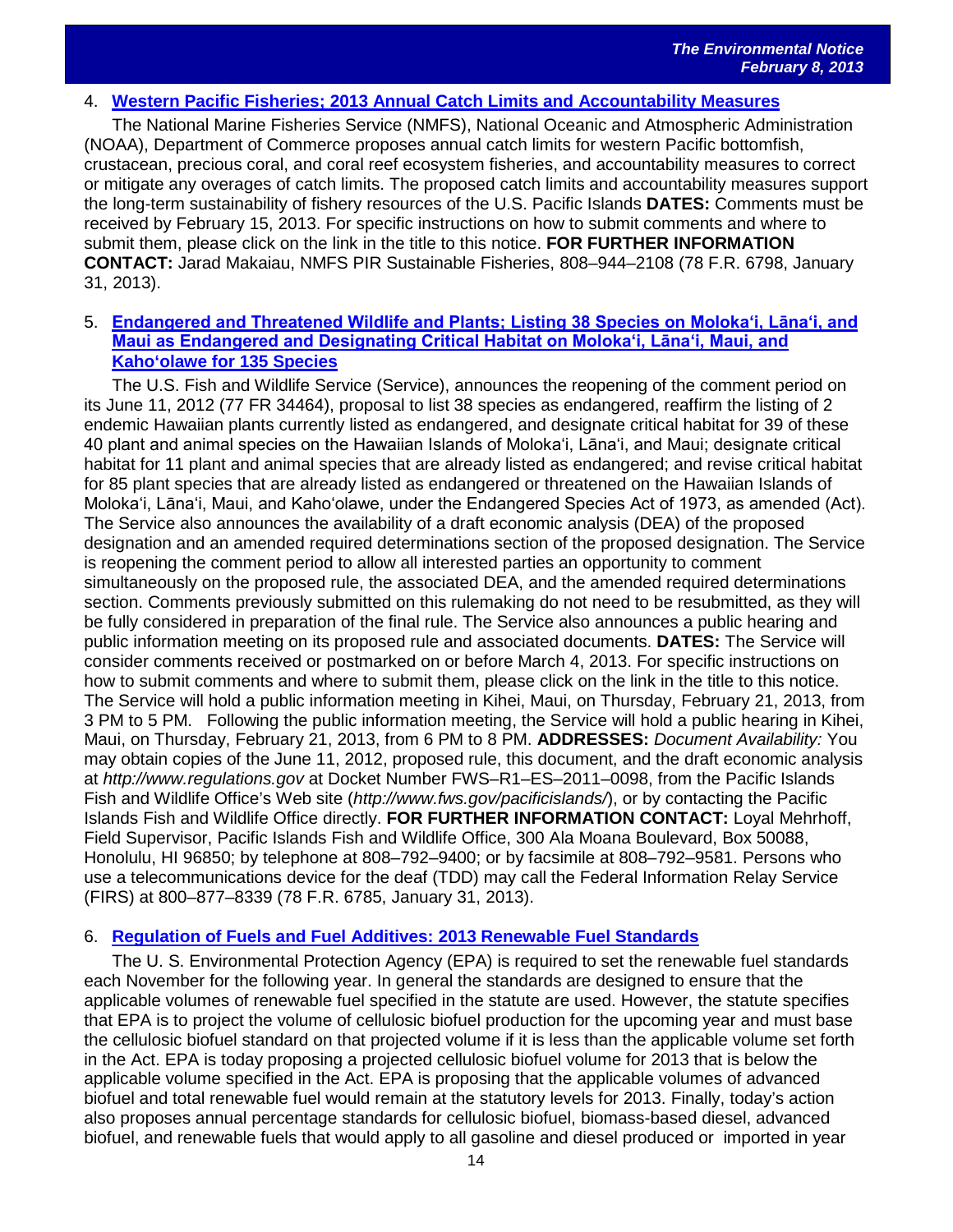2013. **DATES:** Comments must be received on or before March 25, 2013. For specific instructions on how to submit comments and where to submit them, and how to request a public hearing0, please click on the link in the title to this notice. **FOR FURTHER INFORMATION CONTACT:** Julia MacAllister, Office of Transportation and Air Quality, Assessment and Standards Division, Environmental Protection Agency, 2000 Traverwood Drive, Ann Arbor, MI 48105; Telephone number: 734–214–4131; Fax number: 734–214–4816; Email address: *macallister.julia@epa.gov*, or the public information line for the Office of Transportation and Air Quality; telephone number (734) 214–4333; Email address *OTAQ@epa.gov* (78 F.R. 9282, February 7, 2013).

# 7. **[National Emission Standards for Hazardous Air Pollutants for Major Sources: Industrial,](http://www.gpo.gov/fdsys/pkg/FR-2013-01-31/pdf/2012-31646.pdf)  [Commercial, and](http://www.gpo.gov/fdsys/pkg/FR-2013-01-31/pdf/2012-31646.pdf) [Institutional Boilers and Process Heaters](http://www.gpo.gov/fdsys/pkg/FR-2013-01-31/pdf/2012-31646.pdf)**

In this action the U. S. Environmental Protection Agency (EPA) is taking final action on its reconsideration of certain issues in the emission standards for the control of hazardous air pollutants from new and existing industrial, commercial, and institutional boilers and process heaters at major sources of hazardous air pollutants, which were issued under section 112 of the Clean Air Act. As part of this action, the EPA is making technical corrections to the final rule to clarify definitions, references, applicability and compliance issues raised by petitioners and other stakeholders affected by this rule. On March 21, 2011, the EPA promulgated national emission standards for this source category. On that same day, the EPA also published a notice announcing its intent to reconsider certain provisions of the final rule. Following these actions, the Administrator received several petitions for reconsideration. After consideration of the petitions received, on December 23, 2011, the EPA proposed revisions to certain provisions of the March 21, 2011, final rule, and requested public comment on several provisions of the final rule. The EPA is now taking final action on the proposed reconsideration. **DATES:** The May 18, 2011 (76 FR28661), delay of the effective date revising subpart DDDDD at 76 FR 15451 (March 21, 2011) is lifted January 31, 2013. The amendments in this rule to 40 CFR part 63, subpart DDDDD are effective as of April 1, 2013. **ADDRESSES:** The EPA established a single docket under Docket ID No. EPA–HQ–OAR–2002–0058 for this action. All documents in the docket are listed on the *http://www.regulations.gov* Web site. **FOR FURTHER INFORMATION CONTACT:** Mr. Jim Eddinger, Energy Strategies Group, Sector Policies and Programs Division, (D243–01), Office of Air Quality Planning and Standards, U.S. Environmental Protection Agency, Research Triangle Park, North Carolina 27711; Telephone number: (919) 541–5426; Fax number (919) 541–5450; Email address: *eddinger.jim@epa.gov* (78 F.R. 7138, January 31, 2013).

# 8. **[Environmental Impacts Statements; Notice of Availability](http://www.gpo.gov/fdsys/pkg/FR-2013-01-25/pdf/2013-01586.pdf)**

The Office of Federal Activities, U.S. Environmental Protection Agency (EPA), pursuant to Section 309(a) of the Clean Air Act announced its weekly receipt of Environmental Impact Statements filed from January 14, 2013, through January 18, 2013.

*EIS No. 20130009, Final EIS, NPS, HI,* Hawaiʻi Volcanoes National Park Project, Protecting and Restoring Native Ecosystems by Managing Non-Native Ungulates, Hawaii County, HI, Review Period Ends: 02/25/2013, Contact: Rhonda Loh 808–986–6098 (78 F.R. 5439, January 25, 2013).

#### 9. **[Western Pacific Fisheries; Fishing in the Marianas Trench, Pacific Remote Islands, and Rose](http://www.gpo.gov/fdsys/pkg/FR-2013-02-01/pdf/2013-02116.pdf)  [Atoll Marine](http://www.gpo.gov/fdsys/pkg/FR-2013-02-01/pdf/2013-02116.pdf) [National Monuments](http://www.gpo.gov/fdsys/pkg/FR-2013-02-01/pdf/2013-02116.pdf)**

The National Marine Fisheries Service (NMFS) announces that the Western Pacific Fishery Management Council proposes to amend four fishery ecosystem plans to establish fishing requirements consistent with the Presidential proclamations that created the Marianas Trench, Pacific Remote Islands, and Rose Atoll Marine National Monuments. **DATES:** NMFS must receive comments on the proposed amendments by April 2, 2013. For specific instructions on how to submit comments and where to submit them, please click on the link in the title to this notice. **FOR FURTHER INFORMATION CONTACT:** Bob Harman, NMFS PIR Sustainable Fisheries, telephone 808–944–2200 (78 F.R. 7385, February 1, 2013).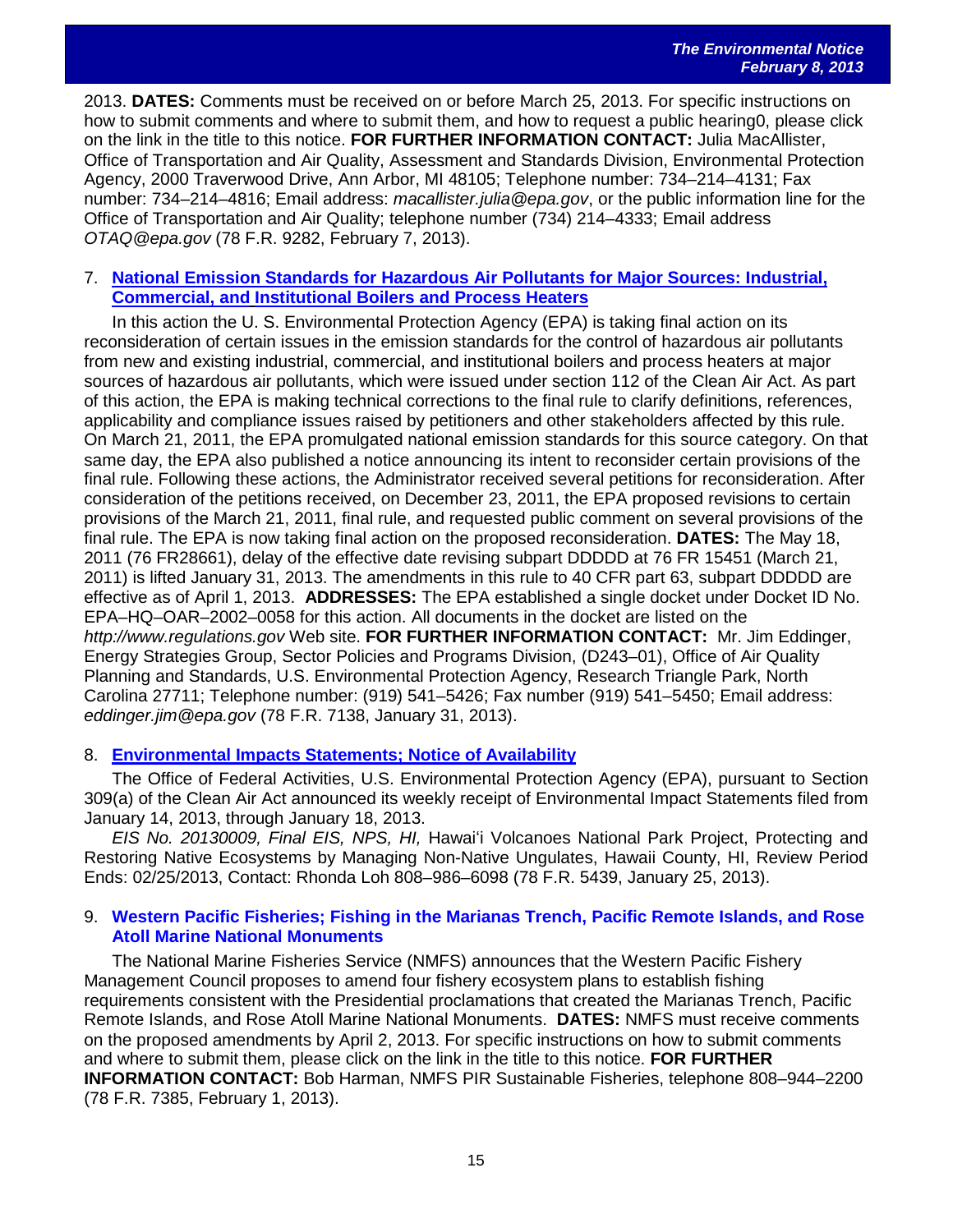#### 10. **[Commercial and Industrial Solid Waste Incineration Units: Reconsideration and Final](http://www.gpo.gov/fdsys/pkg/FR-2013-02-07/pdf/2012-31632.pdf)  [Amendments; Non-Hazardous Secondary Materials That Are Solid Waste](http://www.gpo.gov/fdsys/pkg/FR-2013-02-07/pdf/2012-31632.pdf)**

This action sets forth the U. S. Environmental Protection Agency's (EPA) final decision on the issues for which it granted reconsideration in December 2011, which pertain to certain aspects of the March 21, 2011, final rule titled ''Standards of Performance for New Stationary Sources and Emissions Guidelines for Existing Sources: Commercial and Industrial Solid Waste Incineration Units'' (CISWI rule). This action also includes EPA's final decision to deny the requests for reconsideration with respect to all issues raised in the petitions for reconsideration of the final commercial and industrial solid waste incineration rule for which we did not grant reconsideration. **DATES:** The May 18, 2011, delay of the effective date amending subparts CCCC and DDDD is lifted February 7, 2013. The amendments in this rule to 40 CFR part 60, subpart DDDD, are effective February 7, 2013, and to 40 CFR part 60, subpart CCCC, are effective August 7, 2013. The amendments in this rule to 40 CFR part 241 are effective April 8, 2013. The incorporation by reference of certain publications listed in that rule is effective February 7, 2013. **ADDRESSES:** The EPA established a single docket under Docket ID Number EPA–HQ–OAR–2003–0119 for this action on the commercial and industrial solid waste incineration rule. The EPA also established a single docket under Docket ID Number EPA–HQ–RCRA– 2008–0329 for this action on the nonhazardous secondary materials rule. All documents in the docket are listed in the *http://www.regulations.gov* index. For further information regarding the commercial and industrial solid waste incineration reconsideration and final amendments, contact Ms. Toni Jones, Fuels and Incineration Group, Sector Policies and Programs Division (E143–05), Environmental Protection Agency, Research Triangle Park, North Carolina 27711; telephone number: (919) 541–0316; fax number: (919) 541–3470; email address: *jones.toni@epa.gov* (78 F.R. 9112, February 7, 2013).

#### 11. **[Western Pacific Fishery Management Council; Public Meetings](http://www.gpo.gov/fdsys/pkg/FR-2013-01-31/pdf/2013-02078.pdf)**

The Western Pacific Fishery Management Council (Council) will hold the 112th meeting of its Scientific and Statistical Committee (SSC) on February 26–28, 2013, between 8:30 AM and 5 PM at the Council office, 1164 Bishop Street, Honolulu, HI 96813. **FOR FURTHER INFORMATION CONTACT:** Kitty M. Simonds, Executive Director; telephone: (808) 522–8220. Public comment periods will be provided throughout the agenda. The order in which agenda items are addressed may change.The meeting will run as late as necessary to complete scheduled business (see, 78 F.R. 6810, January 31, 2013).

#### 12. **[Endangered and Threatened Wildlife and Plants; Recovery Permit Applications](http://www.gpo.gov/fdsys/pkg/FR-2013-01-30/pdf/2013-01952.pdf)**

The U.S. Fish and Wildlife Service (Service), invites the public to comment on the following application for a permit to conduct activities with the purpose of enhancing the survival of endangered species. The Endangered Species Act of 1973, as amended (Act), prohibits certain activities with respect to endangered species unless a Federal permit allows such activity. The Act also requires that the Service invites public comment before issuing such permits. **DATES:** To ensure consideration, please send your written comments by March 1, 2013, to: Endangered Species Program Manager, Ecological Services, U.S. Fish and Wildlife Service, Pacific Regional Office, 911 NE 11th Avenue, Portland, OR 97232–4181. Please refer to the permit number for the application when submitting comments. **FOR FURTHER INFORMATION CONTACT:** Grant Canterbury, Fish and Wildlife Biologist, at the above address or by telephone (503–231–6131) or fax (503–231–6243).

*Permit Number: TE–096741*

Applicant: Naval Facilities Engineering Command Pacific, Pearl Harbor, Hawaii The applicant requests an amendment to an existing recovery permit to take (conduct tapedplayback surveys) the Micronesian megapode (*Megapodius laperouse laperouse*), nightingale reedwarbler (*Acrocephalus luscinia*), and Mariana common moorhen (*Gallinula chloropus guami*), in conjunction with research in the Commonwealth of the Northern Mariana Islands, for the purpose of enhancing their survival. This permit currently covers take of the Hawaiian picture-wing flies *Drosophila aglaia, D. hemipeza, D. montgomeryi, D. obatai, D. substenoptera, D. tarphytrichia,* and *D. musaphilia;*  and removal and reduction to possession of *Abutilon menziesii* (ko'oloa'ula), *Abutilon sandwicense* (no common name), *Achyranthes splendens* var. *rotundata* (round-leaved chaff flower), *Alectryon*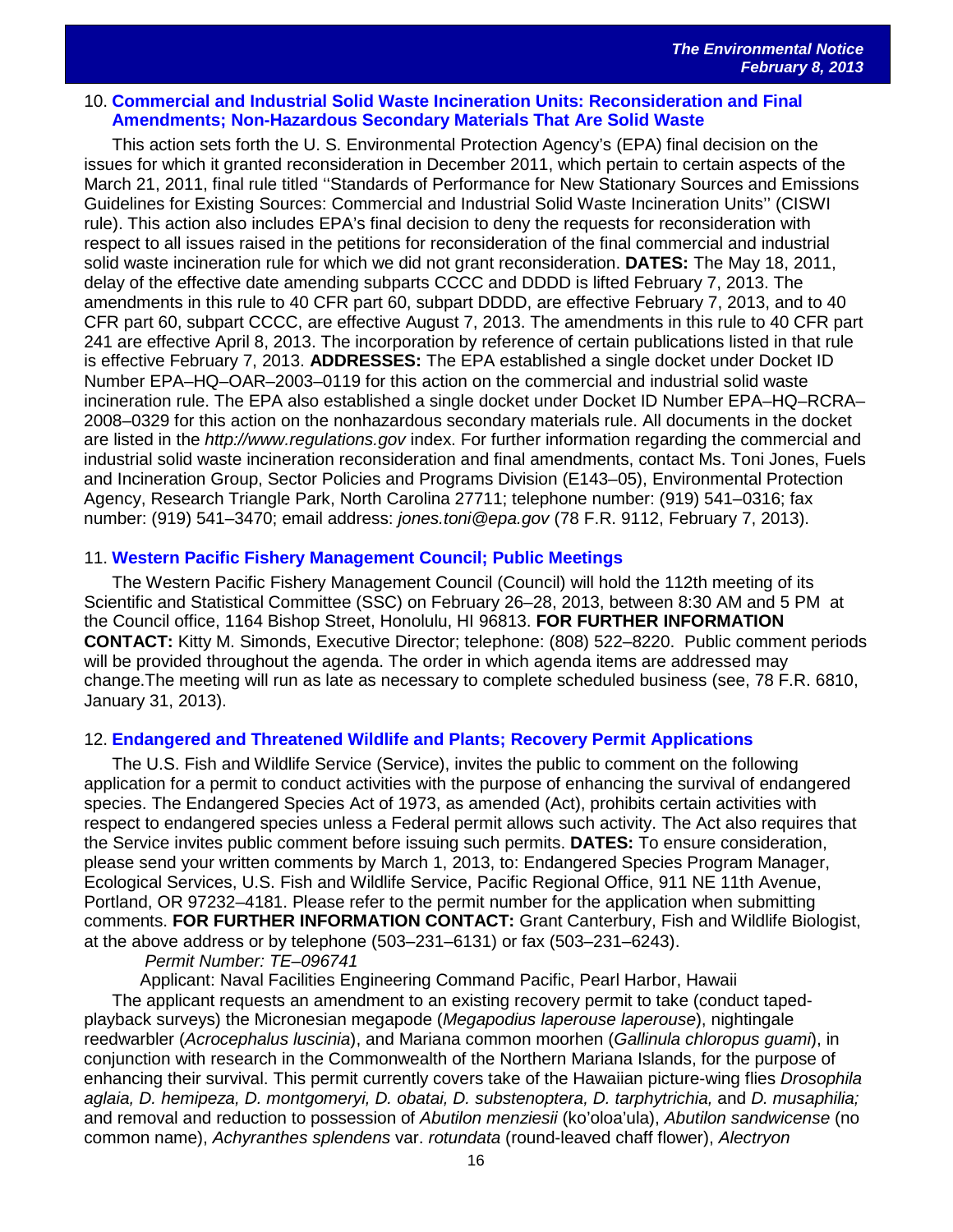*macrococcus* var. *micrococcus* (mahoe), *Bonamia menziesii* (no common name), *Chamaesyce kuwaleana* (akoko), *Chamaesyce skottsbergii* var. *kalaeloana* ('Ewa Plains 'akoko), *Cyperus trachysanthos* (puukaa), *Flueggea neowawraea* (mehamehame), *Hedyotis parvula* (no common name), *Lepidium arbuscula* (anaunau), *Lipochaeta lobata* var. *leptophylla* (nehe), *Lipochaeta tenuifolia* (nehe), *Lobelia niihauensis* (no common name), *Marsilea villosa* (ihi'ihi), *Melicope pallida* (alani), *Melicope saint-johnii* (alani), *Neraudia angulata* (no common name), *Nototrichium humile* (kului), *Schiedea hookeri* (no common name), *Tetramolopium filiforme* (no common name), *Tetramolopium lepidotum*  ssp. *lepidotum* (no common name), and *Viola chamissoniana ssp. chamissoniana* (pamakani), for which notices were originally published in the *Federal Register* on January 7, 2005 (70 FR 1456) and April 22, 2009 (74 FR 18396). All comments and materials we receive in response to this request will be available for public inspection, by appointment, during normal business hours at the address listed below. Before including your address, phone number, email address, or other personal identifying information in your comment, you should be aware that your entire comment—including your personal identifying information—may be made publicly available at any time. While you can ask us in your comment to withhold your personal identifying information from public review, we cannot guarantee that we will be able to do so (78 F.R. 6343, January 30, 2013).

# **ENVIRONMENTAL COUNCIL NOTICE**

The Environmental Council has a tentative meeting scheduled for Thursday, February 21, 2013. Please go to the Stat[e Calendar](http://calendar.ehawaii.gov/calendar/html/event) website six days prior to the meeting date to review the agenda. For more information, contact the Council at oegchawaii@doh.hawaii.gov or call 586-4185.